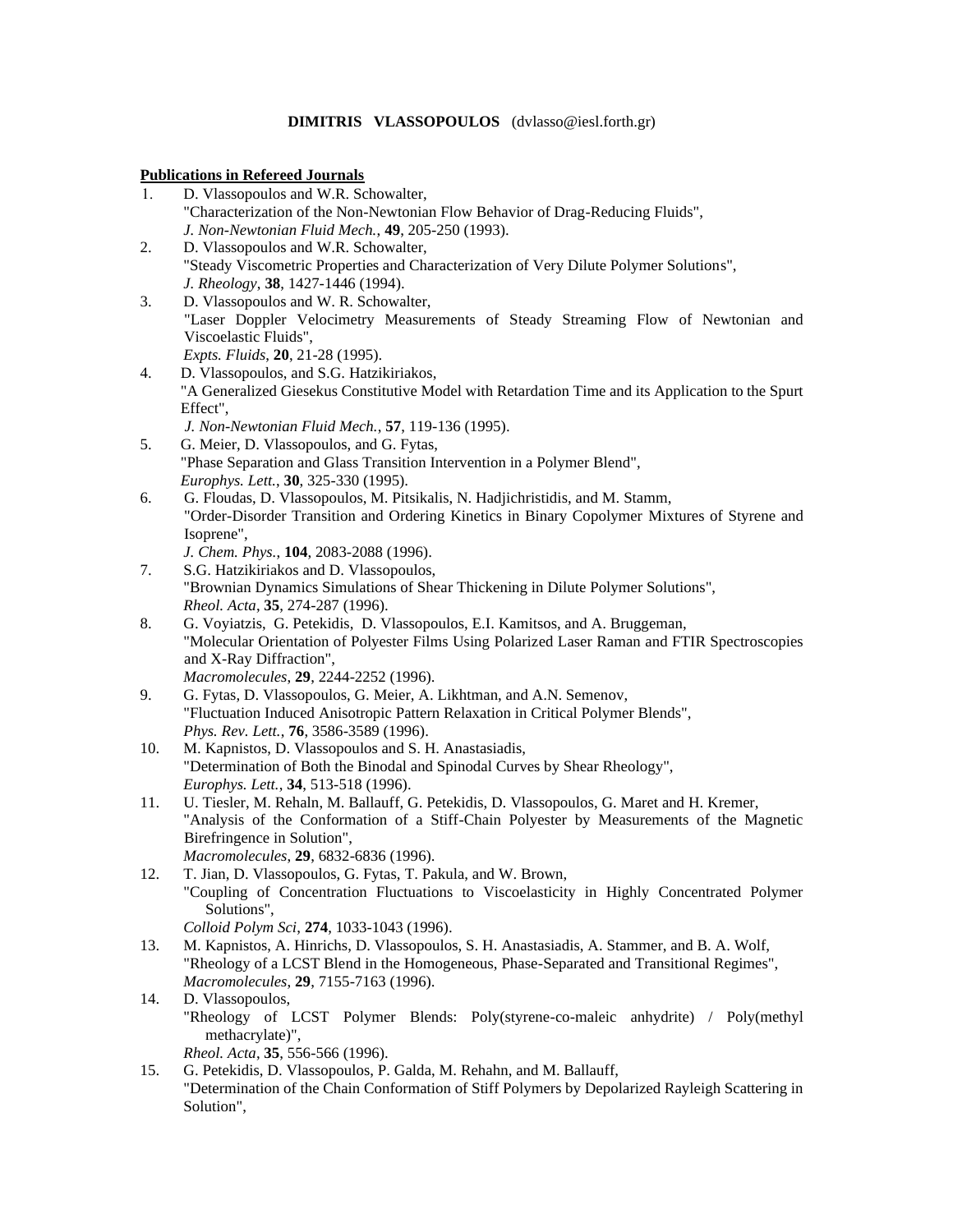*Macromolecules*, **29**, 8948-8953 (1996).

- 16. G. Fytas, S. H. Anastasiadis, R. Seghrouchni, D. Vlassopoulos, J. Li, B. Factor, G. Petekidis, W. Theobald, and C. Toprakcioglou, "Probing Collective Motions of Terminally Anchored Polymers", *Science*, **274**, 2041-2044 (1996).
- 17. G. Petekidis, D. Vlassopoulos, G. Fytas, N. Kountourakis, and S. Kumar, "Association Dynamics in Solutions of Hairy-Rod Polymers", *Macromolecules*, **30**, 919-931 (1997).
- 18. D. Vlassopoulos, A. Koumoutsakos, S. H. Anastasiadis, S. G. Hatzikiriakos, and P. Englezos, "Rheology and Phase Separation in a Model UCST Polymer Blend", *J. Rheol.*, **41**, 739-755 (1997).
- 19. S. G. Hatzikiriakos, I. B. Kazatchkov, and D. Vlassopoulos, "Interfacial Phenomena during the Capillary Extrusion of Metallocene Polyethylenes", *J. Rheol*., **41**, 1299-1316 (1997).
- 20. D. Vlassopoulos, T. Pakula, G. Fytas, J. Roovers, K. Karatasos, and N. Hadjichristidis, "Ordering and Viscoelastic Relaxation in Multiarm Star Polymer Melts", *Europhys. Lett*., **39**, 617-622 (1997).
- 21. S. G. Hatzikiriakos, G. Heffner, D. Vlassopoulos, and K. Christodoulou, "Rheological Characterization of PET Resins using a Multimode Phan Thien - Tanner Constitutive Relation", *Rheol. Acta*, **36**, 568-578 (1997).
- 22. G. C. Georgiou, and D. Vlassopoulos, "On the Stability of the Shear Flow of a Johnson-Segalman Fluid", *J. Non-Newtonian Fluid Mech.* **75**, 77-97 (1998).
- 23. G. Petekidis, D. Vlassopoulos, G. Fytas, and G. Fleischer, "Dynamics of Hairy-Rod Polymers: Semidilute Regime", *Macromolecules,* **31**, 1406-1417 (1998).
- 24. K. Karatasos, G. Vlachos, D. Vlassopoulos, G. Fytas, G. Meier, and A. DuChesne, "Segmental Dynamics and Incompatibility in Hard/Soft Polymer Blends", *J. Chem. Phys.* **108**, 5997-6005 (1998).
- 25. R. Seghrouchni, G. Petekidis, D. Vlassopoulos, G. Fytas, A. N. Semenov, J. Roovers, and G. Fleischer,

"Controlling the Dynamics of Soft Spheres: From Polymeric to Colloidal Behavior", *Europhys. Lett.*, **42**, 271-276 (1998).

- 26. K. Andrikopoulos, D. Vlassopoulos, G. Voyiatzis, E. Yiannopoulos, and E. I. Kamitsos, "Molecular Orientation of Hairy-Rod Polyesters: Effects of Side-Chain Length", *Macromolecules*, **31**, 5465-5473 (1998).
- 27. D. Chopra, D. Vlassopoulos, and S. G. Hatzikiriakos, "Shear-Induced Mixing and Demixing in Poly(styrene-co-maleic anhydride) / Poly(methyl methacrylate) Blends", *J. Rheol.*, **42**, 1227-1247 (1998)
- 28. G. Petekidis, D. Vlassopoulos, G. Fytas, R. Rulkens, and G. Wegner, "Orientation Dynamics and Correlations in Hairy Rod Polymers", *Macromolecules*, **31**, 6129-6138 (1998)
- 29. G. Petekidis, D. Vlassopoulos, G. Fytas, R. Rulkens, G. Wegner, and G. Fleischer, "Diffusion Dynamics in Hairy-Rod Polymers in Concentrated Solutions", *Macromolecules*, **31**, 6139-6147 (1998).
- 30. E. Mitsoulis, S. G. Hatzikiriakos, K. Christodoulou, and D. Vlassopoulos, "Sensitivity Analysis of the Bagley Correction to Shear and Extensional Rheology", *Rheol. Acta*, **37**, 438-448 (1998).
- 31. T. Pakula, D. Vlassopoulos, G. Fytas, and J. Roovers, "Structure and Dynamics of Melts of Multiarm Polymer Stars" *Macromolecules*, **31**, 8931-8940 (1998).
- 32. D. Vlassopoulos, I. Chira, B. Loppinet, and P. T. McGrail, "Gelation Kinetics in Thermoplastic / Thermoset Polymer Blends" *Rheol. Acta*, **37**, 614-623 (1998).
- 33. M. M. Fyrillas, G. C. Georgiou, and D. Vlassopoulos,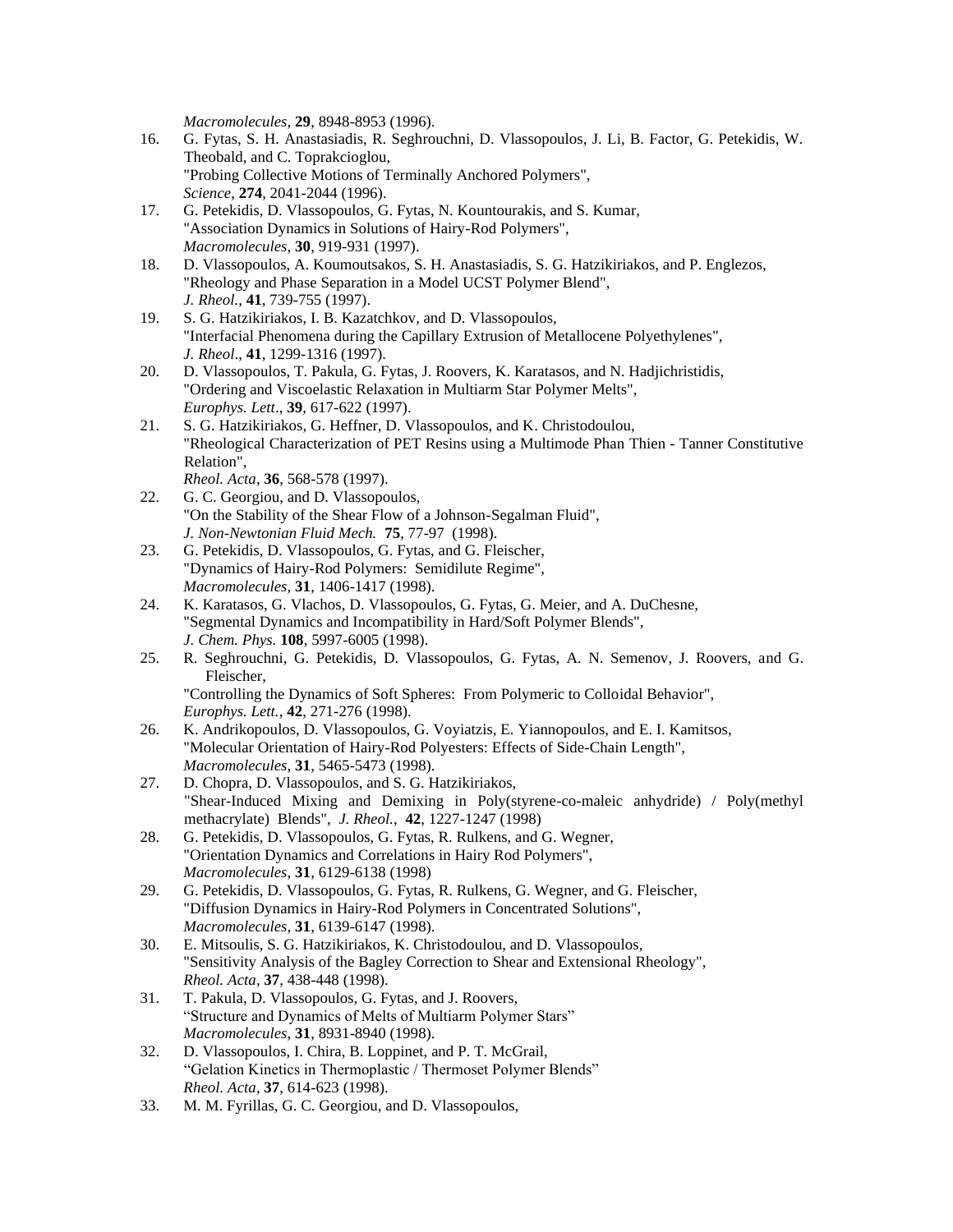"Time-Dependent Plane Poiseuille Flow of a Johnson-Segalman Fluid", *J. Non-Newtonian Fluid Mech.*, **82**, 105-123 (1999).

- 34. A. N. Semenov, D. Vlassopoulos, G. Fytas, G. Vlachos, G. Fleischer, and J. Roovers, "Dynamic Structure of Interacting Spherical Brushes" *Langmuir*, **15**, 358-368 (1999).
- 35. D. Chopra, C. Haynes, S. G. Hatzikiriakos, and D. Vlassopoulos, "Modeling the Shear-Induced Structural Changes in Polymeric Fluids", *J. Non-Newtonian Fluid Mech.* **82**, 367-385 (1999)
- 36. A. N. Semenov, A. E. Likhtman, D. Vlassopoulos, G. Fytas, and K. Karatasos, "Depolarized Light Scattering from Critical Polymer Blends", *Makromol. Theory Simul.* **8**, 179 (1999)
- 37. D. Vlassopoulos, G. Fytas, J. Roovers, T. Pakula, and G. Fleischer, "Ordering and Dynamics of Soft Spheres in Melt and Solution", *Faraday Discuss.*, **112**, 225-235 (1999).
- 38. M. Kapnistos, A. N. Semenov, D. Vlassopoulos and J. Roovers, "Viscoelastic Response of Hyperstar Polymers in the Linear Regime", *J. Chem. Phys.*, **111**, 1753-1759 (1999).
- 39. D. Vlassopoulos, T. Pakula, G. Fytas, M. Pitsikalis, and N. Hadjichristidis, "Controlling the Structure and Dynamic Response of Star Polymers by Selective Telechelic Functionalization",

*J. Chem. Phys.*, **111**, 1760-1764 (1999).

- 40. L. Hilliou, D. Vlassopoulos, and M. Rehahn, "Structural Rearrangements in Hairy-Rod Polymer Solutions Undergoing Shear", *Rheol. Acta*. **38**, 514-527 (1999).
- 41. R. Sigel, S. Pispas, D. Vlassopoulos, N. Hadjichristidis, and G. Fytas, "Structural Relaxation of Dense Suspensions of Soft Giant Micelles", *Phys. Rev. Lett.* **83**, 4666-4669 (1999).
- 42. R. Sigel, S. Pispas, N. Hadjichristidis, D. Vlassopoulos and G. Fytas, "Dynamic Structure Factor of Diblock Copolymer Solutions in the Disordered State. I. Far from the Ordering Transition", *Macromolecules* **32**, 8447-8453 (1999).
- 43. M. M. Fyrillas, G. C. Georgiou, D. Vlassopoulos, and S. G. Hatzikiriakos, "A Mechanism for Extrusion Instabilities in Polymer Melts", *Polym. Eng. Sci.*, **39**, 2498-2504 (1999).
- 44. S. G. Hatzikiriakos, M. Kapnistos, D. Vlassopoulos, C. Chevillard, H. H. Winter, and J. Roovers, "Relaxation Time Spectra of Star Polymers", *Rheol. Acta*, **39**, 38-43 (2000).
- 45. D. Chopra, D. Vlassopoulos, and S. G. Hatzikiriakos, "Nonlinear Rheological Response of Phase Separating Polymer Blends: Poly(styrene-co-maleic anhydrite) / Poly(methyl methacrylate)", *J. Rheol*., **44**, 27-45 (2000).
- 46. L. Hilliou, D. Vlassopoulos and M. Rehahn, "Dynamics of Hairy-Rod Polymer Solutions in Simple Shear Flow: Aging Effects" *Macromolecules*, **33**, 3105-3110 (2000)
- 47. J. Higgins, H. Gerard, D. Vlassopoulos, R. Horst and B. A. Wolf, "Shear Influences on Polymer Blends: Experimental, Theoretical Approaches and Technical Implications", *Macromol. Symp*., **149**, 165-170 (2000).
- 48. M. Bockstaller, W. Köhler, G. Wegner, D. Vlassopoulos and G. Fytas, "Hierarchy of Macromolecular Association in Aqueous Solutions of Amphiphilic Rigid Polyelectrolytes", *Macromolecules*, **33**, 3951-3953 (2000).
- 49. G. Fleischer, G. Fytas, D. Vlassopoulos, J. Roovers, and N. Hadjichristidis, "Self-Diffusion of Multiarm Star Polymers far from and near the Ordering Transition", *Physica A*, **280**, 266-278 (2000).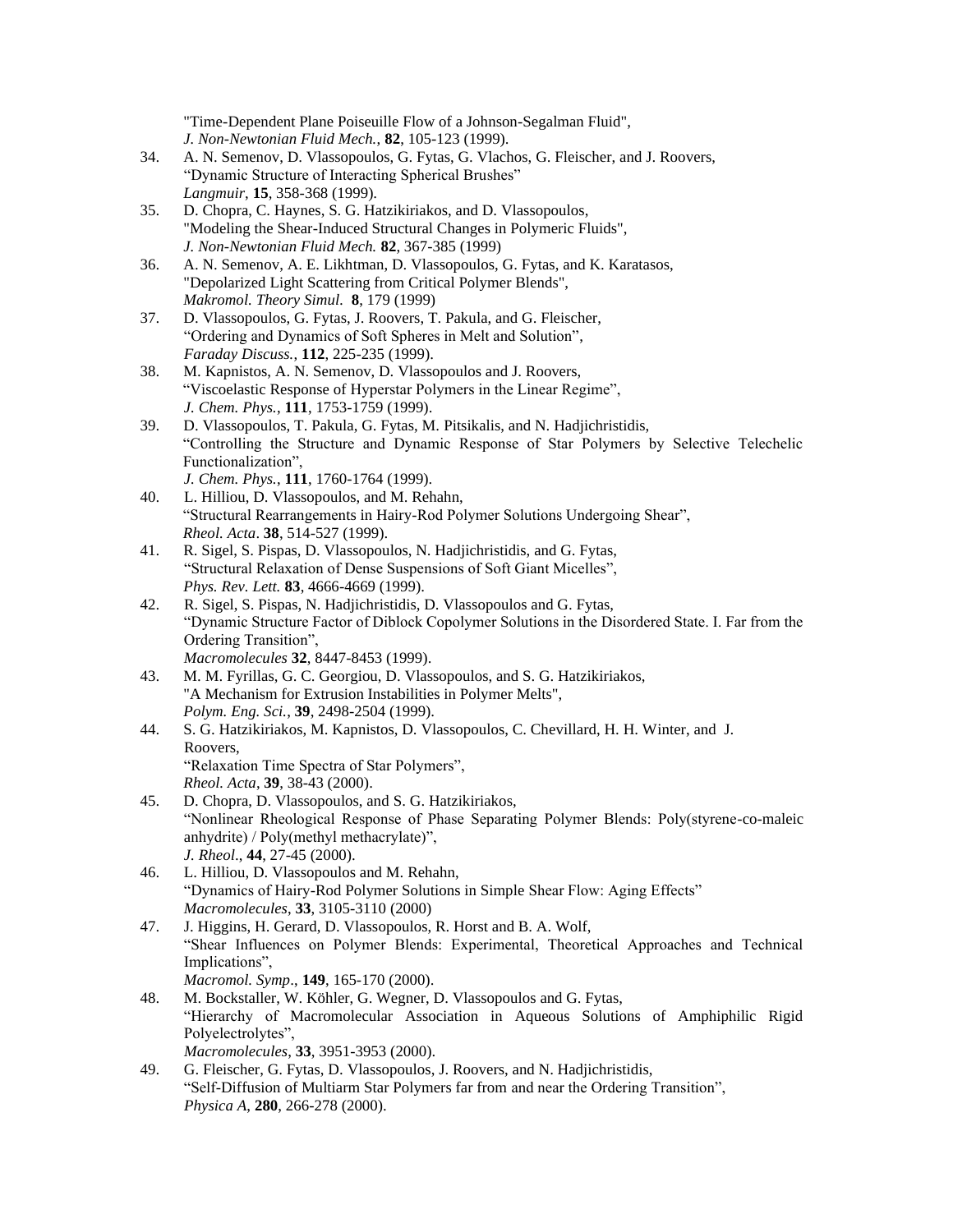- 50. B. Loppinet, R. Sigel, A. Larsen, G. Fytas, D. Vlassopoulos and G. Liu, "Structure and Dynamics in Dense Suspensions of Micellar Nanocolloids", *Langmuir* **16**, 6480-6484 (2000).
- 51. D. Vlassopoulos, G. Fytas, B. Loppinet, F. Isel, P. Lutz and H. Benoit, "Polymacromonomers: Structure and Dynamics in Non-Dilute Solutions, Melts and Mixtures", *Macromolecules* **33**, 5960-5969 (2000).
- 52. D. Vlassopoulos, M. Kapnistos, G. Fytas, and J. Roovers, "Structure and Viscoelasticity of Interacting Spherical Brushes", *Macromol. Symp*. **158**, 149-154 (2000).
- 53. K. Christodoulou, S. G. Hatzikiriakos, and D. Vlassopoulos, "Stability Analysis of Film Casting for PET Resins Using a Multimode Phan Tien – Tanner Constitutive Equation", *J. Plastic Film & Sheeting*, **16**, 312-332 (2000).
- 54. M. Kapnistos, D. Vlassopoulos, G. Fytas, K. Mortensen, G. Fleischer, and J. Roovers, "Reversible Thermal Gelation in Soft Spheres", *Phys. Rev. Lett.* **85**, 4072-4075 (2000).
- 55. G. Petekidis, D. Vlassopoulos, G. Fytas, G. Fleischer, and G. Wegner, "Dynamics of Wormlike Polymers in Solution: Self-Diffusion and Zero-Shear Viscosity", *Macromolecules* **33**, 9630-9640 (2000).
- 56. D. Vlassopoulos, M. Pitsikalis, and N. Hadjichristidis, "Linear Dynamics of End-Functionalized Polymer Melts: Linear Chains, Stars and Blends", *Macromolecules* **33**, 9740-9746 (2000).
- 57. A. Aggeli, G. Fytas, D. Vlassopoulos, T. C. B. McLeish, P. Mawer, and N. Boden, "Structure and Dynamics of Self-Assembling β-Sheet Peptide Tapes by Dynamic Light Scattering", *Biomacromolecules*, **2**, 378-388 (2001).
- 58. D. Vlassopoulos, G. Fytas, S. Pispas, and N. Hadjichristidis, "Spherical polymeric brushes viewed as soft colloidal particles: zero-shear viscosity", invited article *Physica B*, **296**, 184-189 (2001).
- 59. E. Mitsoulis, S. G. Hatzikiriakos, K. Christodoulou, and D. Vlassopoulos, "Some Comments on 'Computational Analysis of Techniques to Determine Extensional Viscosity from Entrance Flows' [Rheol. Act 39, 138-151 (2000)]", Letter to the Editor, *Rheol. Acta*, **40**, 401-402 (2001).
- 60. L. Hilliou, D. Vlassopoulos, and M. Rehahn, "Dynamics of Nondilute Solutions of Hairy-Rod Polymers in Simple Shear Flow", *Macromolecules*, **34**, 1742-1750 (2001).
- 61. A. Wewerka, K. Viertler, D. Vlassopoulos, and F. Stelzer, "Structure and Rheology of Model Side-Chain Liquid Crystalline Polymers with Varying Mesogen Length", *Rheol. Acta*, **40**, 416-425 (2001).
- 62. K. Viertler, A. Wewerka, F. Stelzer, G. Fytas, and D. Vlassopoulos, "Macromolecular Anisotropic Association in Isotropic Solutions of a Liquid Crystal Side Chain Polymer", *Macromol. Chem. Phys*., **202**, 3174-3179 (2001).
- 63. M. Bockstaller, W. Köhler, G. Wegner, D. Vlassopoulos, and G. Fytas, "Levels of Structure Formation in Acqueous Solutions of Anisotropic Association Colloids Consisting of Rodlike Polyelectrolytes", *Macromolecules*, **34**, 6359-6366 (2001).
- 64. D. Vlassopoulos, G. Fytas, T. Pakula, and J. Roovers, "Multiarm Star Polymers Dynamics", invited review article *J. Phys. C: Condensed Matter*, **13**, R855-R876 (2001)
- 65*.* B. Loppinet, E. Stiakakis, D. Vlassopoulos, G. Fytas, and J. Roovers, "Reversible Thermal Gelation in Star Polymers: An Alternative Route to Jamming of Soft Matter", *Macromolecules*, **34**, 8216-8223 (2001).
- 66. D. Chopra, M. Kontopoulou, D. Vlassopoulos, and S. G. Hatzikiriakos, "Effect of Maleic Anhydride Content on the Rheology and Phase Behavior pf Poly(styrene-comaleic anhydride) / Poly(methyl methacrylate) Blends",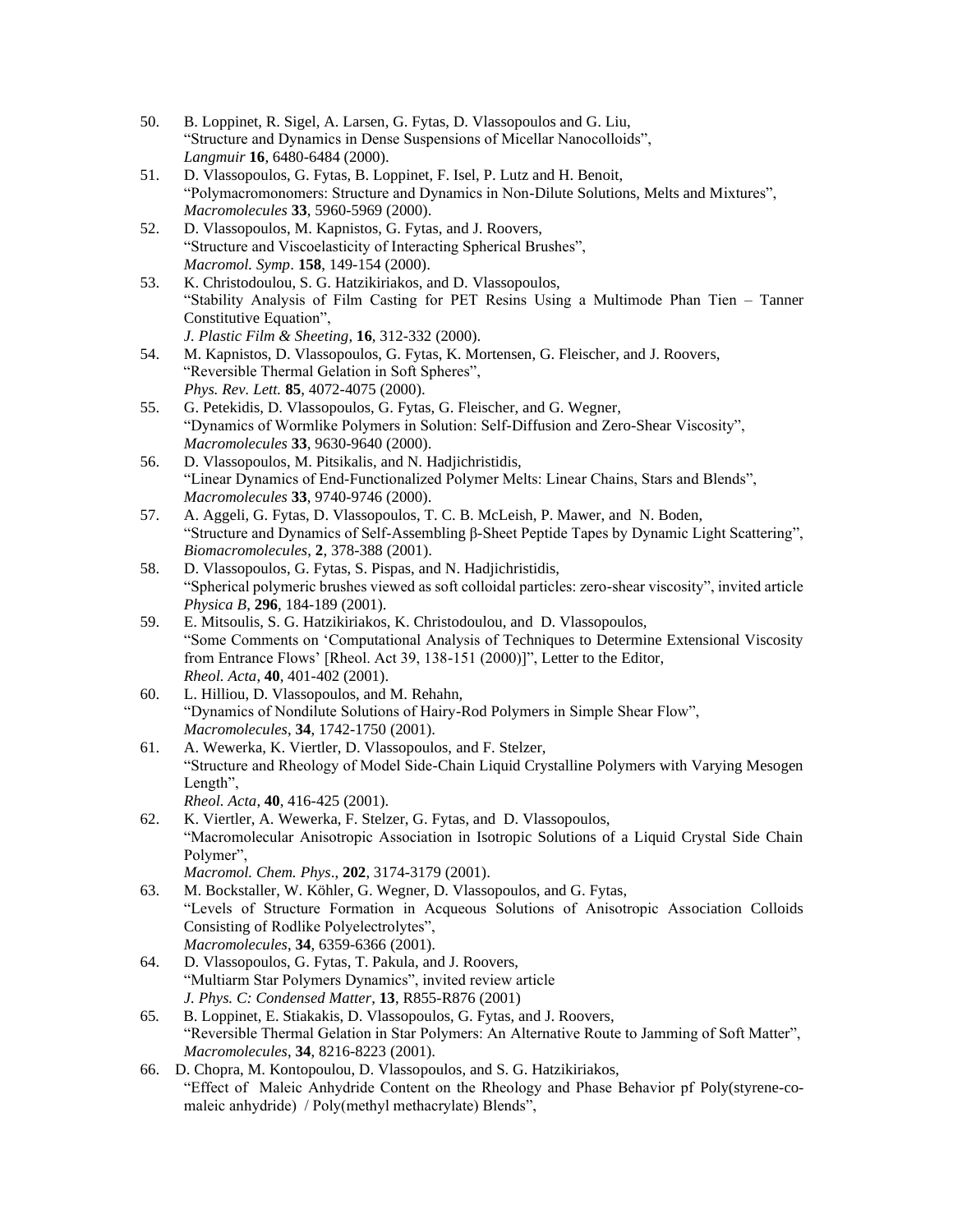*Rheol. Acta*, **41**, 10-24 (2002).

- 67. G. Fytas, H. G. Nothofer, U. Scherf, D. Vlassopoulos, and G. Meier, "Structure and Dynamics of Nondilute Polyfluorene Solutions" *Macromolecules*, **35**, 481-488 (2002).
- 68. D. Vlassopoulos, T. Pakula, and J. Roovers, "Structure and Dynamics of Irregular Multiarm Star Polymers", invited article *Condensed Matter Physics*, **5**, 105-116 (2002).
- 69. S. Houli, H. Iatrou, N. Hadjichristidis, and D. Vlassopoulos, "Synthesis and Viscoelastic Properties of Model Dumbbell Copolymers Consisting of a Polystyrene Connector and Two 32-Arm Star Polybutadienes", *Macromolecules*, **35**, 6592-6597 (2002).
- 70. E. Stiakakis, D. Vlassopoulos, C. N. Likos, J. Roovers, and G. Meier, "Polymer-Mediated Melting in Ultrasoft Colloidal Gels" *Phys. Rev. Lett*., **89**, 208302-1-4 (2002).
- 71. E. Stiakakis, D. Vlassopoulos, B. Loppinet, J. Roovers, and G. Meier, "Kinetic Arrest of Crowded Soft Spheres in Solvents of Varying Quality" *Phys. Rev. E*, **66**, 051804-1-9 (2002).
- 72. L. Hilliou and D. Vlassopoulos, "Time-Periodic Structures and Instabilities in Shear Thickening Polymer Solutions", invited article *Ind. Eng. Chem. Res.*, **41**, 6246-6255 (2002).
- 73. D. Chopra, M. Kontopoulou, D. Vlassopoulos, and S. G. Hatzikiriakos, "Interrelations Between Rheology and Phase Behavior in Partially Miscible Blends: The Case of Polydimethylsiloxane / Polyethylmethylsiloxane (PDMS/PEMS)", invited article *Can. J. Chem. Eng*., **80**, 1057-1064 (2002).
- 73. D. Vlassopoulos, T. Terakawa, and G. G. Fuller, "Microstructural Changes of a Model Binary Polymer Blend in Simple Shear Flow Across the Phase Boundary", *J. Rheol.*, **47**, 143-161 (2003).
- 75. A. Miros, D. Vlassopoulos, A. E. Likhtman, and J. Roovers, "Linear Rheology of Multiarm Star Polymers Diluted with Short Linear Chains", *J. Rheol.*, **47**, 163-176 (2003).
- 76. J. R. Dorgan, D. M. Knauss, H. A. Al-Muallum, T. Huang, and D. Vlassopoulos, "Melt Rheology of Dendritically Branched Polystyrenes", *Macromolecules*, **36**, 380-388 (2003).
- 77. V. A. Harmandaris, V. G. Mavrantzas, D. N. Theodorou, M. Kröger, J. Ramirez, H. C. Öttinger, and D. Vlassopoulos, "Dynamic Crossover from the Rouse to the Entangled Polymer Melt Regime: Signals from Long, Detailed Atomistic Molecular Dynamics Simulations, Supported by Rheological Experiments", *Macromolecules*, **36**, 1376-1387 (2003).
- 78. G. Petekidis, D. Vlassopoulos, and P. Pusey, "Yielding and Flow in Colloidal Glasses", *Faraday Discuss*., **123**, 287-302 (2003).
- 79. E. Stiakakis, D. Vlassopoulos, and J. Roovers, "Thermal Gelation in Colloidal Star – Linear Polymer Mixtures", *Langmuir*, **19**, 6645-6649 (2003).
- 80. A. Asteriadi, R. Sigel, D. Vlassopoulos, G. Meier, J. R. Dorgan, and D. M. Knauss, "Molecular Control of the Viscosity of Dendritically Branched Polystyrene Solutions: From Polymeric to Colloidal Behavior", *Macromolecules*, **37**, 1016-1022 (2004).
- 81. G. Petekidis, J. Gapinski, P. Seymour, J. S. van Duijneveldt, D. Vlassopoulos, and G. Fytas, "Dynamics of core-shell particles in concentrated suspensions", *Phys. Rev. E*., **69**, 042401-1-4 (2004).
- 82. W. M. Holmes, P. T. Callaghan, D. Vlassopoulos, and J. Roovers, "Shear Banding Phenomena in Ultrasoft Colloidal Glasses", *J. Rheol.*, **48**, 1085-1102 (2004).
- 83. D. Vlassopoulos,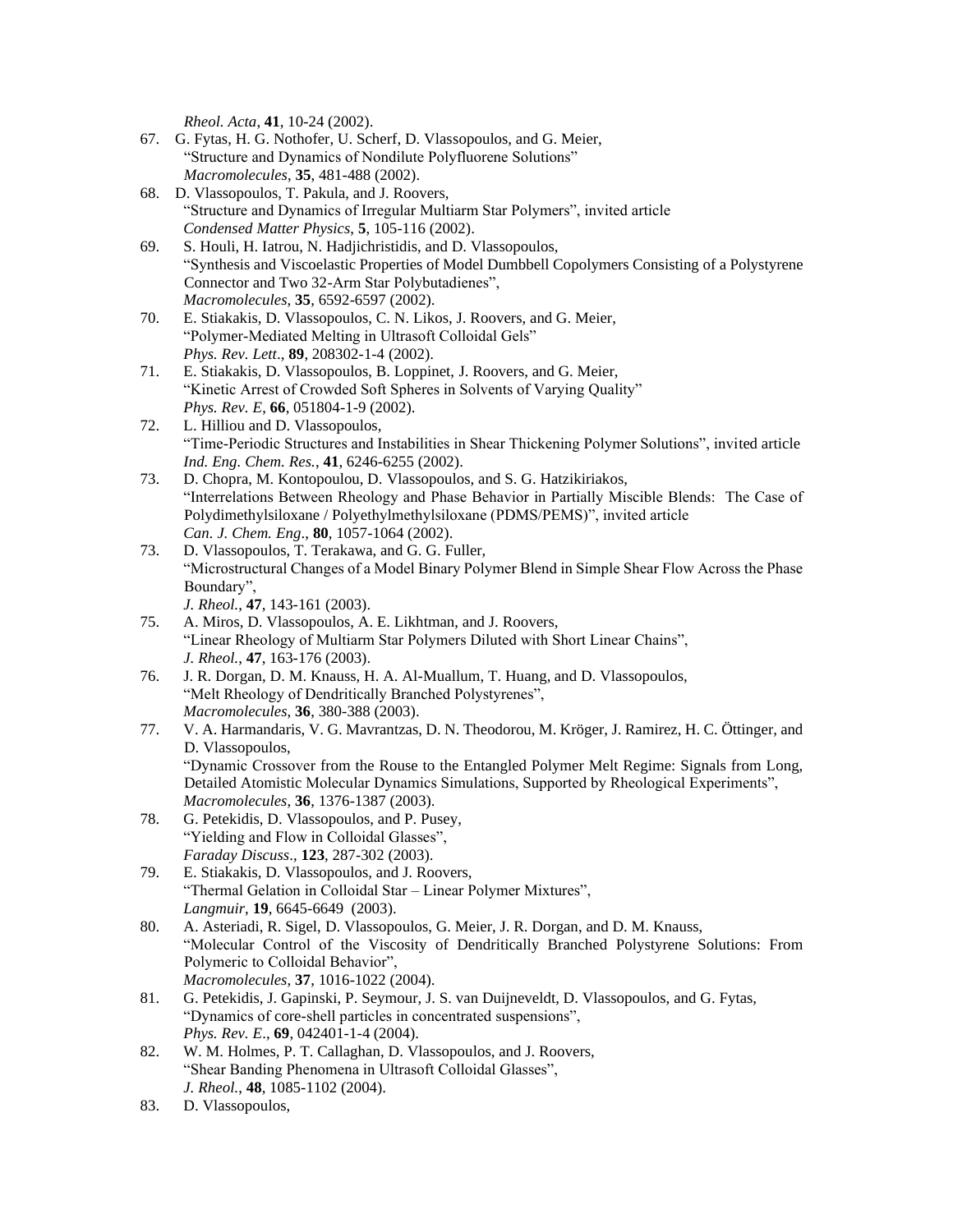"Colloidal Star Polymers: Models for Studying Dynamically Arrested States in Soft Matter", invited review article,

- *J. Polym. Sci.: Part B: Polym. Phys.*, **42**, 2931-2941 (2004). 84. G. Petekidis, D. Vlassopoulos, and P. N. Pusey, "Yielding and Flow in Sheared Colloidal Glasses",
	- *J. Phys.: Condens. Matter* **16**, S3955-S3963 (2004).
- 85. B. Loppinet, G. Fytas, D. Vlassopoulos, C. N. Likos, G. Meier, and G. J. Liu, "Dynamics of Dense Suspensions of Micellar Particles with Responsive Fixed Cores in Different Solvents", invited article *Macromol. Chem. Phys.*, **206**, 163-172 (2005).
- 86. D. Shah, G. Fytas, D. Vlassopoulos, J. Di, D. Sogah, and E. P. Giannelis, "Structure and Dynamics of Polymer Grafted Clay Suspensions", *Langmuir*, **21**, 19-25 (2005).
- 87. A. N. Rissanou, D. Vlassopoulos, and I. A. Bitsanis, "Thermal Vitrification in Suspensions of "Soft Colloids": Molecular Dynamics Simulations and Comparison with Experiments", *Phys. Rev. E*., **71**, 011402-1-12 (2005).
- 88. R. M. Versteegen, D. J. M. van Beek, R. P. Sijbesma, D. Vlassopoulos, G. Fytas, and E. W. Meijer, "Living Dendrimer-Based Supramolecular Polymer Assemblies", *J. Amer. Chem. Soc.*, **127**, 13862-13868 (2005).
- 89. H. Watanabe, Y. Matsumiya, S. Ishida, T. Takigawa, T. Yamamoto, D. Vlassopoulos, and J. Roovers, "Nonlinear Rheology of Multiarm Star Chains", *Macromolecules*, **38**, 7404-7415 (2005).
- 90. M. Kapnistos, D. Vlassopoulos, J. Roovers, and L. G. Leal, "Linear Rheology of Architecturally Complex Macromolecules: Comb Polymers with Linear Backbones", *Macromolecules*, **38**, 7852-7862 (2005).
- 91. E. Stiakakis, G. Petekidis, D. Vlassopoulos, C. N. Likos, H. Iatrou, N. Hadjichristidis, and J. Roovers, "Depletion and cluster formation in soft colloid-polymer mixtures",
	- *Europhys. Lett.*, **72**, 664-670 (2005).
- 92. E. Zaccarelli, C. Mayer, A. Asteriadi, C. N. Likos, F. Sciortino, J. Roovers, H. Iatrou, N. Hadjichristidis, P. Tartaglia, H. Löwen, and D. Vlassopoulos, "Tailoring the Flow of Soft Glasses", *Phys. Rev. Lett.*, **95**, 268301-4 (2005).
- 93. S. Coppola, S. Acierno, N. Grizzuti, and D. Vlassopoulos, "Microstructure Evolution and Viscoelastic Behavior of Semicrystalline Thermoplastic Polymers During the Early Stages of Crystallization", *Macromolecules*, **39**, 1507-1514 (2006)
- 94. D. Vlassopoulos, "Commentary on the Observations of Solid-Like Rheological Response in Unentangled Polymer Melts by H. Mendil, P. Baroni, L. Noirez and D. Collin, P. Martinoty", invited commentary *Eur. Phys. J. E*, **19**, 113-117 (2006).
- 95. F. Ozon, G. Petekidis, and D. Vlassopoulos, "Signatures of Nonergodicity Transition in a Soft Colloidal System", invited article *Ind. Eng. Chem. Res.,* **45**, 6946-6952 (2006).
- 96. M. Kapnistos, G. Koutalas, N. Hadjichristidis, J. Roovers, D. J. Lohse, and D. Vlassopoulos, "Linear Rheology of Comb Polymers with Star-like Backbones: Melts and Solutions", *Rheol. Acta*, **46**, 273-286 (2006).
- 97. M. Kapnistos, and D. Vlassopoulos, "Rheological Master Curves of Crystallizing Polymer Mixtures", *Appl. Rheol.*, **16**, 132-135 (2006).
- 98. K. N. Pham, G. Petekidis, S. U. Egelhaaf, P. N. Pusey, D. Vlassopoulos, and W. C. K. Poon, "Yielding in Colloidal Glasses",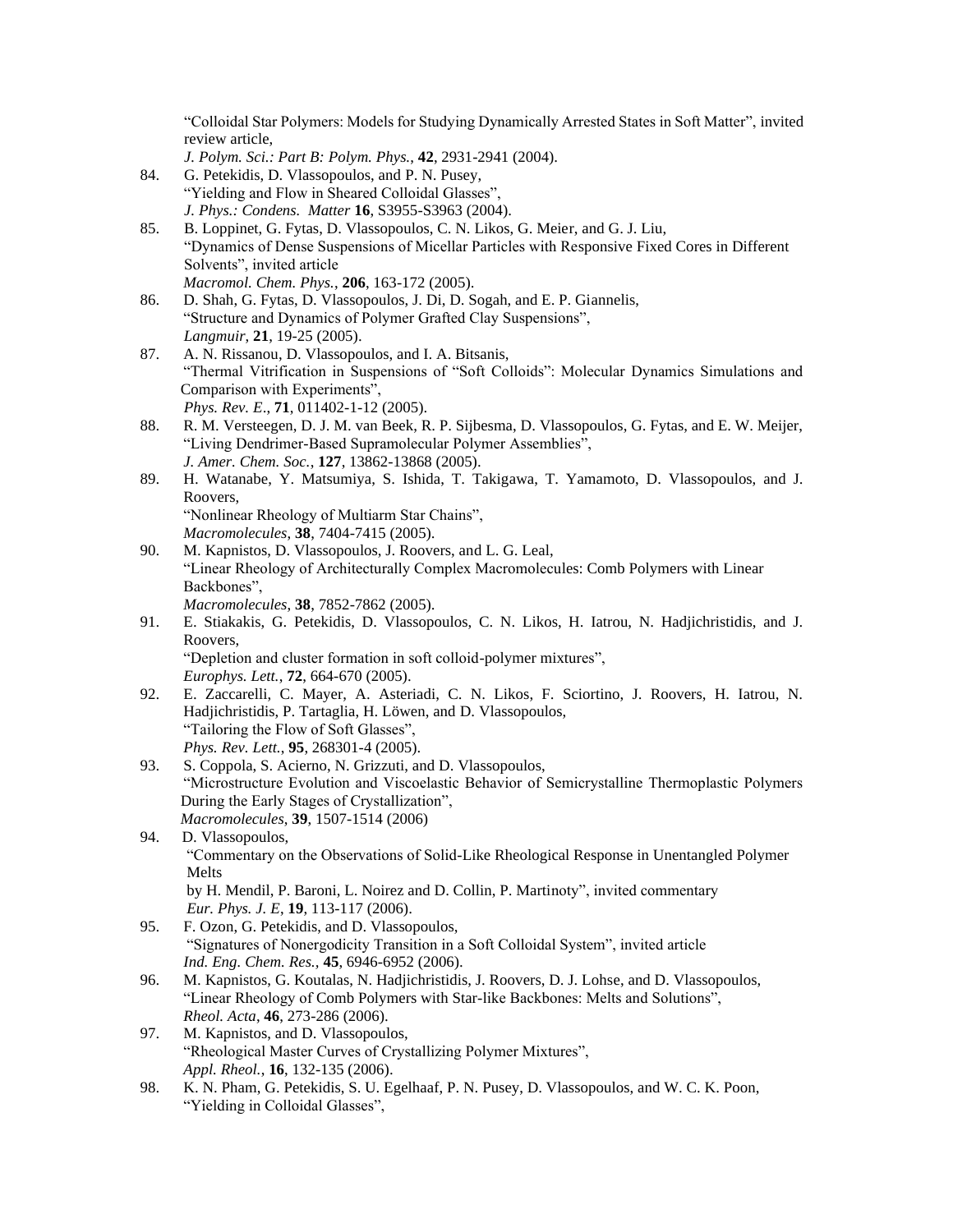*Europhy. Letts*, **75**, 624-630 (2006).

- 99. E. van Ruymbeke, C. Bailly, R. Keunings, and D. Vlassopoulos, "A general methodology to predict the linear rheology of branched polymers", Macromolecules, **39**, 6248-6259 (2006).
- 100. S. Pispas, D. Vlassopoulos, G. Fytas, B. Loppinet, and N. Hadjichristidis, "Modifying the rheological behavior of associative triblock copolymers in aqueous media through surfactant additives", invited article, Polymer, **47**, 7302-7311 (2006).
- 101. C. Mayer, E. Stiakakis, E. Zaccarelli, C. N. Likos, F. Sciortino, P. Tartaglia, H. Loewen, and D. Vlassopoulos, "Rheological Transitions in Asymmetric Colloidal Star Mixtures", *Rheol. Acta* **46**, 611-619 (2007).
- 102. M. E. Helgeson, N. J. Wagner, and D. Vlassopoulos, "Viscoelasticity and Shear Melting of Colloidal Star Polymer Glasses" *J. Rheol*., **51**, 297-316 (2007).
- 103. E. vanRuymbeke, M. Kapnistos, D. Vlassopoulos, T. Huang, and D. M. Knauss, "Linear Melt Rheology of Pom-Pom Polystyrenes with Unentangled Branches", *Macromolecules*, **40**, 1713-1719 (2007).
- 104. S. Coppola, N. Grizzuti, G. Floudas, and D. Vlassopoulos, "Viscoelasticity and crystallization of Poly(ethylene oxide) Star Polymers of Varying Arm Number and Size", *J. Rheol.*, **51**, 1007-1025 (2007).
- 105. E. van Ruymbeke, K. Orfanou, M. Kapnistos, H. Iatrou, M. Pitsikalis, N. Hadjichristidis, D. J. Lohse, and D. Vlassopoulos, "Entangled Dendritic Polymers and Beyond: Rheology of Symmetric Cayley-Tree Polymers and Macromolecular Self-Assemblies", *Macromolecules*, **40**, 5941-5952 (2007).
- 106. A. N. Beris, E. Stiakakis, and D. Vlassopoulos, "A Thermodynamically Consistent Model for the Thixotropic Behavior of Concentrated Star Polymer Suspensions", *J. Non-Newtonian Fluid Mech*., **152**, 76-85 (2008).
- 107. K. N. Pham, G. Petekidis, D. Vlassopoulos, S. U. Egelhaaf, W. C. K. Poon, and P. N. Pusey, "Yielding Behavior of Repulsion- and Attraction-Dominated Colloidal Glasses", *J. Rheol*., **52**, 649-676 (2008).
- 108. S. A. Rogers, D. Vlassopoulos, and P. T. Callaghan, "Ageing, Yielding and Shear Banding in Soft Colloidal Glasses", *Phys. Rev. Lett.*, **100**, 128304 (2008).
- 109. L. Hilliou, D. Vlassopoulos, S. Pispas, and N. Hadjichristidis, "A Rheo-optical Study of Stress-Fluctuations Coupling in a Disordered and Entangled Diblock Copolymer Solution", *Macromolecules*, **41**, 3328-3338 (2008).
- 110. H. Watanabe, Y. Matsumiya, E. van Ruymbeke, D. Vlassopoulos, and N. Hadjichristidis, "Viscoelastic and Dielectric Relaxation of a Cayley-Tree Type Polyisoprene: Test of Molecular Picture of Dynamic Tube Dilation", *Macromolecules*, **41**, 6110-6124 (2008).
- 111. C. Mayer, E. Zaccarelli, E. Stiakakis, C. N. Likos, F. Sciortino, A. Munam, M. Gauthier, N. Hadjicristidis, H. Iatrou, P. Tartaglia, H. Löwen, and D. Vlassopoulos, "Asymmetric Caging in Soft Colloidal Mixtures", *Nature Materials*, **7**, 780-784 (2008).
- 112. M. Kapnistos, M. Lang, D. Vlassopoulos, W. Pyckhout-Hintzen, D. Richter, D. Cho, T. Chang, J. Roovers, and M. Rubinstein, "Unexpected Power-Law Stress Relaxation in Entangled Ring Polymers", *Nature Materials*, **7**, 997-1002 (2008).
- 113. M. Kapnistos, K. M. Kirkwood, J. Ramirez, D. Vlassopoulos, and L. G. Leal, "Nonlinear Rheology of Model Comb Polymers" *J. Rheol*., **53**, 1133-1153 (2009)
- 114. C. Christopoulou, G. Petekidis, B. Erwin, M. Cloitre, and D. Vlassopoulos,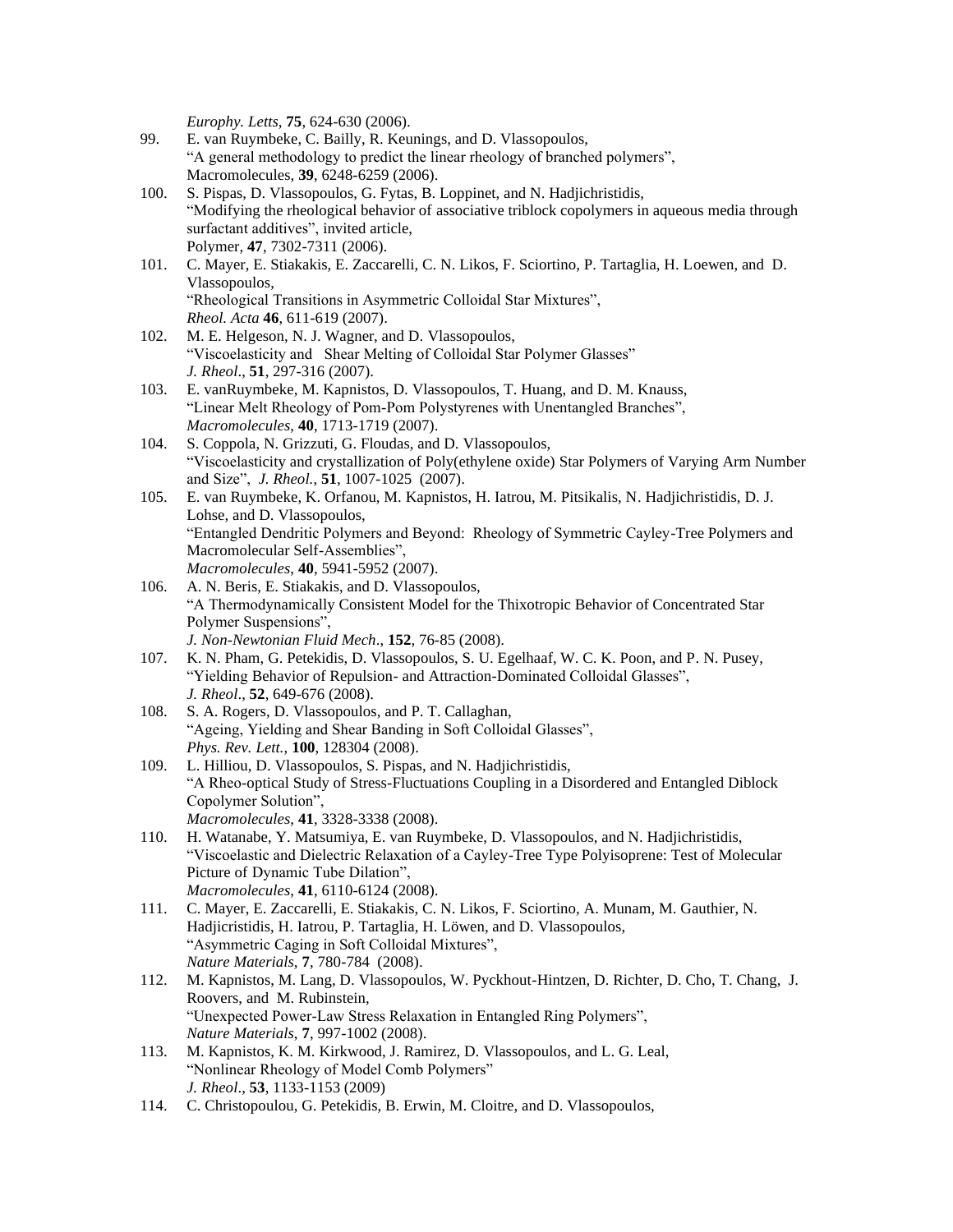"Aging and Yield Behaviour in Model Soft Colloidal Glasses", *Phil. Trans. R. Soc. London, Ser. A,* **367**, 5051-5071 (2009).

- 115 M. Anyfantakis, A. Bourlinos, D. Vlassopoulos, G. Fytas, E. P. Giannelis, and S. K. Kumar, "Solvent-Mediated Pathways to Gelation and Phase Separation in Suspensions of Grafted Nanoparticles", *Soft Matter*, **5**, 4256-4265 (2009).
- 116. K. M. Kirkwood, L. G. Leal, D. Vlassopoulos, P. Driva, and N. Hadjichristidis, "Stress Relaxation of Comb Polymers with Short Branches"
- *Macromolecules*, **42**, 9592-9608 (2009). 117. E. van Ruymbeke, D. Vlassopoulos, M. Kapnistos, CY. Liu, and C. Bailly, "A Proposal to Solve the Time-Stress Discrepancy of Tube Models", *Macromolecules*, **43**, 525-531 (2010).
- 118. S. A. Rogers, P. T. Callaghan, G. Petekidis, and D. Vlassopoulos, "Time-Dependent Rheology of Colloidal Star Glasses", *J. Rheol*., **54**, 133-158 (2010).
- 119. E. van Ruymbeke, A. Pamvouxoglou, D. Vlassopoulos, G. Petekidis, G. Mountrichas, and S. Pispas, "Stable responsive diblock copolymer micelles for rheology control",
- *Soft Matter*, **6**, 881-891 (2010). 120. B. M. Erwin, S. A. Rogers, M. Cloitre, and D. Vlassopoulos, "Examining the Validity of Strain-Rate Frequency Superposition When Measuring the Linear Properties of Soft Materials",
- *J. Rheol*., **54**, 187-196 (2010). 121. E. van Ruymbeke, S. Coppola, L. Balacca, S. Righi, and D. Vlassopoulos,
	- "Decoding the Viscoelastic Response of Polydisperse Star/Linear Polymer Blends", *J. Rheol.*, **54**, 507-538 (2010).
	- 122. J.T. Padding, E. van Ruymbeke, D. Vlassopoulos, and W.J. Briels, "Computer simulation of the rheology of concentrated star polymer suspensions", *Rheol. Acta*, **49**, 473-484 (2010).
	- 123. S. A. Rogers, and D. Vlassopoulos, "Frieze Group Analysis of Asymmetric Response to Large Amplitude Oscillatory Shear", *J. Rheol*., **54**, 859-880 (2010).
	- 124. B. M. Erwin, M. Cloitre, M. Gauthier, and D. Vlassopoulos, "Dynamics and Rheology of Colloidal Star Polymers", *Soft Matter*, **6**, 2825-2833 (2010).
	- 125. E. van Ruymbeke, D. Vlassopoulos, M. Mierzwa, T. Pakula, D. Charalabidis, M. Pitsikalis, and N. Hadjichristidis,

"Rheology and Structure of Telechelic Linear and Star Polyisoprene Melts", *Macromolecules*, **43**, 4401-4411 (2010).

- 126. E. Stiakakis, A. Wilk, J. Kohlbrecher, D. Vlassopoulos, and G. Petekidis, "Slow Dynamics, Aging and Crystallization of Concentrated Multiarm Stars", *Phys. Rev. E*, **81**, 020402(R) (2010).
- 127. E. van Ruymbeke, E. B. Muliawan, S. G. Hatzikiriakos, T. Watanabe, A. Hirao, and D. Vlassopoulos, "Viscoelasticity and Extensional Rheology of Model Cayley-tree Polymers of Different Generations", *J. Rheol*. **54**, 643-662 (2010).
- 128. B. M. Erwin, D. Vlassopoulos, and M. Cloitre, "Rheological Fingerprinting of an Aging Soft Colloidal Glass", *J. Rheol.*, **54**, 915-939 (2010).
- 129. A. Wilk., S. Huißmann, E. Stiakakis, J. Kohlbrecher, D. Vlassopoulos, C. N. Likos, G. Meier, J. K. G. Dhont, G. Petekidis, and R.Vavrin, "Osmotic shrinkage in star-linear polymer mixtures", *Eur. Phys. J. E*., **32**, 127-134 (2010).
- 130. D. Vlassopoulos, and G. Fytas,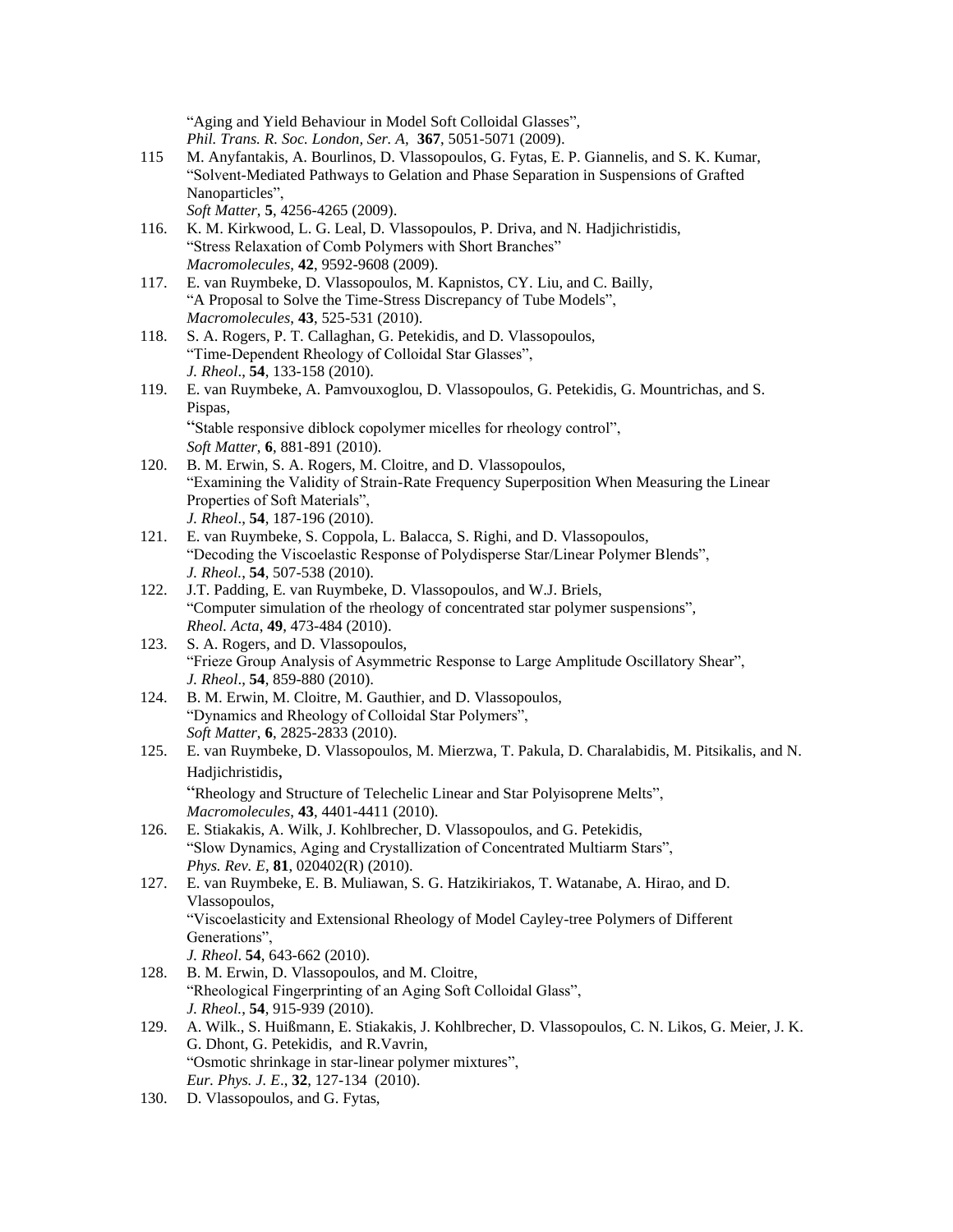"From polymers to Colloids: Engineering the Dynamic Properties of Hairy Particles", invited review article

*Adv. Polym. Sci*., **236**, 1-54 (2010).

- 131. E. van Ruymbeke, E. B. Muliawan, D. Vlassopoulos, H. Gao, and K. Matyjaszewski, "Melt rheology of star polymers with large number of small arms, prepared by crosslinking poly(*n*butyl acrylate) macromonomers via ATRP", invited article, *Eur. Polym. J*., **47**, 746-751 (2011).
- 132. S. A. Rogers, B. M. Erwin, D. Vlassopoulos, and M. Cloitre, "A sequence of physical processes determined and quantified in LAOS: Application to a yieldstress fluid", *J. Rheol*., **55**, 435-458 (2011).
- 133. W. J. Briels, D. Vlassopoulos, K. Kang, and J. K. G. Dhont, "Constitutive Equations for the Flow Behavior of Entangled Star Polymers", *J. Chem. Phys*., **134**, 124901 (2011).
- 134. S. A. Rogers, B. M. Erwin, D. Vlassopoulos, and M. Cloitre, "Oscillatory Yielding of a Colloidal Star Glass", *J. Rheol*. **55**, 733-752 (2011).
- 135. E. Stiakakis, B. M. Erwin, D. Vlassopoulos, M. Cloitre, A. Nunam, H. Iatrou, and N. Hadjichristidis, "Probing Glassy States in Binary Mixtures of Soft Interpenetrable Colloids", *J. Phys. C: Condensed Matter* **23**, 234116- (2011).
- 136. B. M. Erwin, D. Vlassopoulos, M. Gauthier, and M. Cloitre, "Unique Slow Dynamics and Aging Phenomena in Soft Glassy Suspensions of Multiarm Star Polymers", *Phys. Rev. E*, **83**, 061402 (2011).
- 137. C. O. Klein, L. de Viguerie, C. Christopoulou, U. Jonas, C. G. Clark, Jr., K. Müllen, and D. Vlassopoulos, "Viscoelasticity of Semifluorinated Alkanes at the Air/Water Interface", invited article *Soft Matter*, **7**, 7737-7746 (2011).
- 138. D. Truzzolillo, D. Vlassopoulos, and M. Gauthier, "Osmotic Interactions, Rheology and Arrested Phase Separation in Star-Linear Polymer Mixtures", *Macromolecules*, **44**, 5043-5052 (2011).
- 139. F. Snijkers, and D. Vlassopoulos, "Cone-Partitioned-Plate Geometry for the ARES Rheometer with Temperature Control", *J. Rheol*., **55**, 1167-1186 (2011).
- 140. L. de Viguerie, R. Keller, U. Jonas, R. Berger, C. G. Clark, Jr., K. Müllen, C. Klein, T. Geue, and D. Vlassopoulos, "Effect of Molecular Structure on the Packing of Semifluorinated Alkanes at the Air/Water Interface", *Langmuir*, **27**, 8776-8786 (2011).
- 141. A. R. Bras, R. Pasquino, T. Koukoulas, G. Tsolou, O. Holderer, A. Radulescu, J. Allgaier, V. G. Mavrantzas, W. Pyckhout-Hintzen, A. Wischnewski, D. Vlassopoulos, and D. Richter, "Structure and Dynamics of Polymer Rings by Neutron Scattering: Breakdown of the Rouse Model", *Soft Matter*, **7**, 11169-11176 (2011).
- 142. F. Snijkers, E. van Ruymbeke, P. Kim, H. Lee, A. Nikopoulou, T. Chang, N. Hadjichristidis, J. Pathak, and

D Vlassopoulos,

 "Architectural Dispersity in Model Branched Polymers: Analysis and Rheological Consequences", *Macromolecules*, **44**, 8631-8643 (2011).

- 143. E. Antoniou, P. Voudouris, A. Larsen, B. Loppinet, D. Vlassopoulos, I. Pastoriza-Santos, and L. M. Liz-Marzan, "Static and Dynamic Plasmon-Enhanced Light Scattering from Dispersions of Polymer-Grafted Silver Nanoprisms in the Bulk and Near Solid Surfaces", *J. Phys. Chem. C*, **116**, 3888-3896 (2012).
- 144. B. Derakhshandeh, D. Vlassopoulos, and S. G. Hatzikiriakos, "Thixotropy, Yielding and Ultrasonic Doppler Velocimetry in Pulp Fibre Suspensions", *Rheol. Acta*, **51**, 201-214 (2012).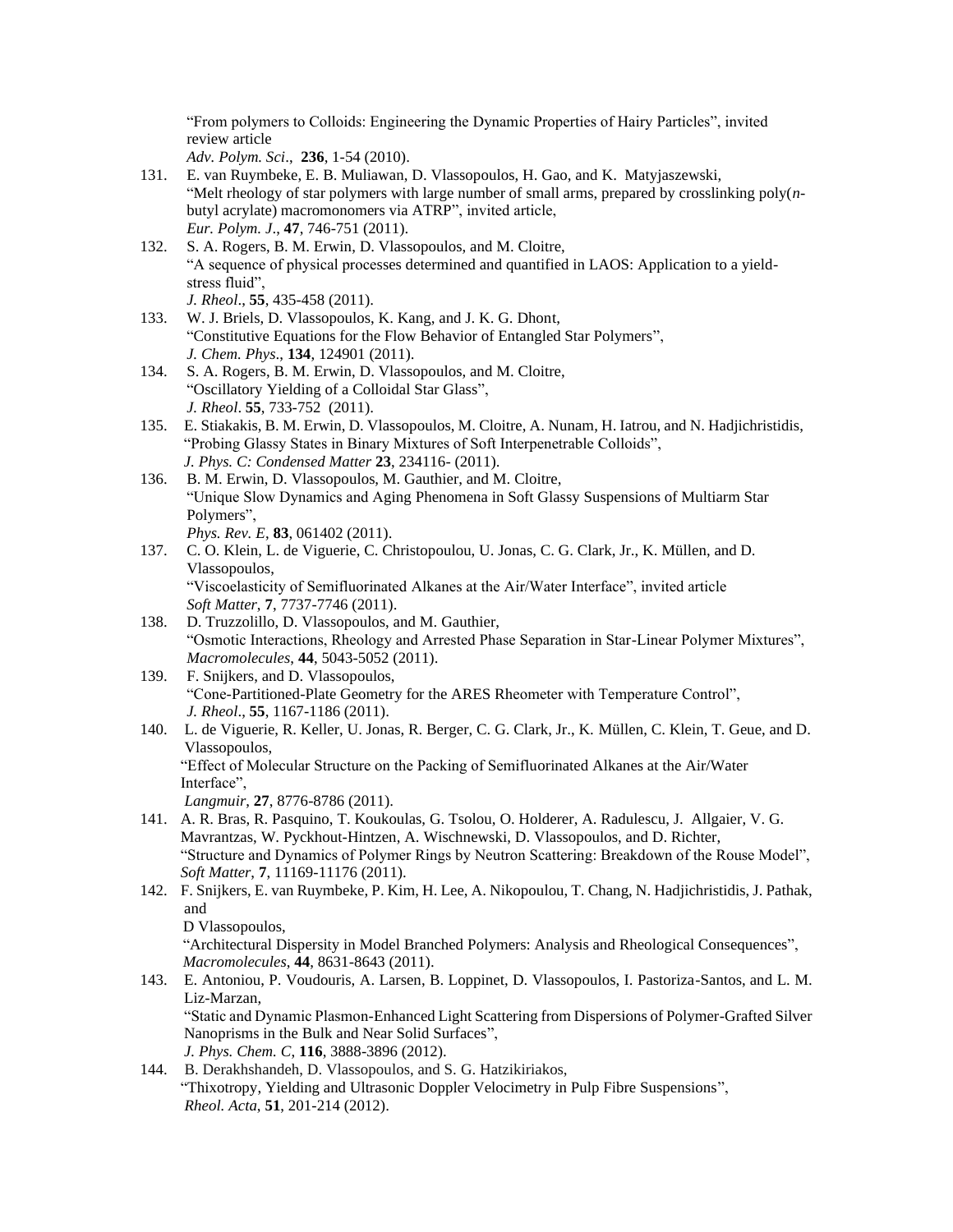- 145. R. Pasquino, R. Zhang, R. Sigel, H. Yu, M. Ottiger, O. Bertran, C. Aleman, A. D. Schlutter, and D. Vlassopoulos, "Linear viscoelastic response of dendronized polymers", *Macromolecules*, **45**, 8813-8823 (2012).
- 146. M. Berta, B. Loppinet, D. Vlassopoulos, A. Askounis, V. Koutsos, I. Pastoriza-Santos, and L.M. Liz-Marzan, "Tailoring the properties of grafted silver nanoprism composites", *Polymer*, **53**, 5771-5778 (2012).
- 147. D. Truzzolillo, D. Vlassopoulos, and M. Gauthier, "Rheological Detection of Caging and Solid-Liquid Transitions in Soft Colloid – Polymer Mixtures", *J. Non-Newtonian Fluid Mech*., **193**, 11-20 (2013).
- 148. H. Lentzakis, D. Vlassopoulos, D. J. Read, Y. Lee, T. Chang, P. Driva, and N. Hadjichristidis, "Uniaxial extensional rheology of well-characterized comb polymers", *J. Rheol*., **57**, 605-625 (2013).
- 149. F. Snijkers, D. Vlassopoulos, H. Lee, J. Yang, T. Chang, P. Driva, and N. Hadjichristidis, "Start-up and relaxation of well-characterized comb polymers in simple shear", *J. Rheol*., **57**, 1079-1100 (2013).
- 150. F. Snijkers, D. Vlassopoulos, G. Ianniruberto, G. Marrucci, H. Lee, J. Yang, and T. Chang, "Double stress overshoot in start-up of simple shear flow of entangled comb polymers" *ACS Macro Lett*., **2**, 601-604 (2013).
- 151. F. Snijkers, K. Ratkanthwar, D. Vlassopoulos, N. Hadjichristidis, "Viscoelasticity, nonlinear shear start-up and relaxation of entangled star polymers", *Macromolecules*, **46**, 5702-5713 (2013).
- 152. D. Truzzolillo, D. Vlassopoulos, M. Gauthier, and A. Munam, "Thermal melting in depletion gels of hairy nanoparticles", invited article, Themed issue: "Directed Self-Assembly", guest editor E. M. Furst, *Soft Matter*, **9**, 9088-9093 (2013).
- 153. T. Still, M. Oudich, G. K. Auerhammer, D. Vlassopoulos, B. Djafari-Rouhani, G. Fytas, and P.Sheng, "Soft silicone rubber in phononic structures: The correct elastic moduli", *Phys. Rev. B*, **88**, 094102 (2013).
- 154. R. Pasquino, Th. C. Vasilakopoulos, Y. C. Jeong, H. Lee, S. Rogers, G. Sakellariou, J. Allgaier, A. Takano, A. R. Brás, T. Chang, S. Gooßen, W. Pyckhout-Hintzen, A. Wischnewski, N. Hadjichristidis, D. Richter, M. Rubinstein, and D. Vlassopoulos, "Viscosity of Ring Polymer Melts", *ACS Macro Lett*., **2**, 874-878 (2013).
- 155. K. Ratkanthwar, N. Hadjichristidis, S. Lee, T. Chang, Z. Pudukulathan, and D. Vlassopoulos, "Synthesis and characterization of an exact comb polyisoprene with three branches having the middle branch twice the molecular weight of the other two identical external branches", *Polym. Chem*., **4**, 5645-5655 (2013).
- 156. D. Truzzolillo, D. Marzi, J. Marakis, B. Capone, M. Camargo, A. Munam, F. Moingeon, M. Gauthier, C. N. Likos, and D. Vlassopoulos, "Glassy states in asymmetric mixtures of soft and hard colloids", *Phys. Rev. Lett*., **111**, 208301 (2013).
- 157. S. Moll, S. K. Kumar, F. Snijkers, D. Vlassopoulos, A. Rungta, B. C. Benicewicz, E. Gomez, J. Ilavsky, and R. H. Colby, "Dispersing grafted nanoparticle assemblies into polymer melts through flow fields", *ACS Macro Lett*., **2**, 1051-1055 (2013).
- 158. E. Córdova-Mateo, O. Bertran, B. Zhang, D. Vlassopoulos, R. Pasquino, A. D. Schlüter, M. Kröger, and C. Alemán, "Interactions in dendronized polymers: Intramolecular dominates intermolecular", *Soft Matter*, **10**, 1032-1044 (2014).
- 159. P. Bačová, H. Lentzakis, D. J. Read, A. J. Moreno, D. Vlassopoulos, and C. Das, "Branchpoint motion in architecturally complex polymers: estimation of hopping parameters from computer simulations and experiments", *Macromolecules*, **47**, 3362-3377 (2014).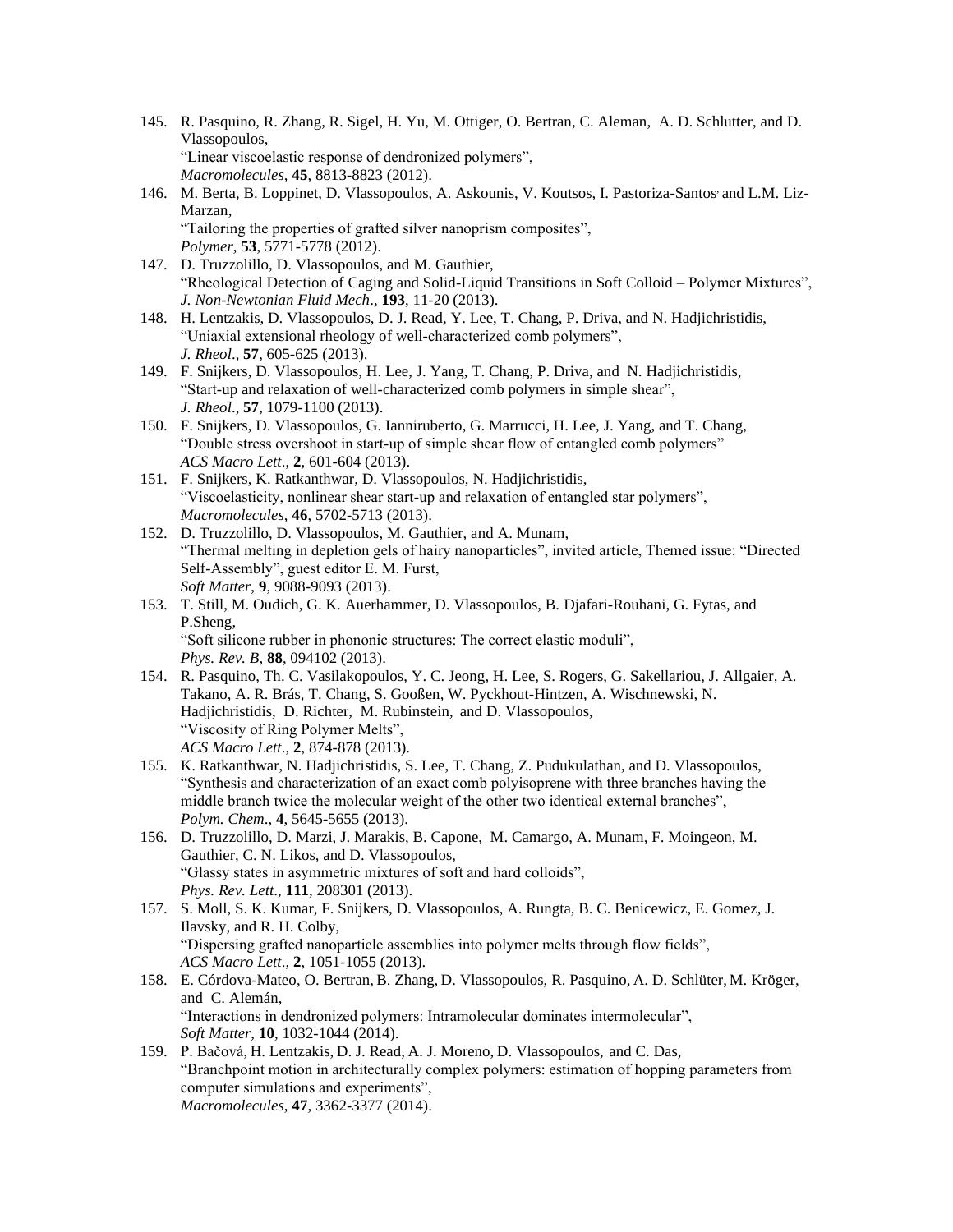- 160. D. Truzzolillo, D. Vlassopoulos, A. Munam, and M. Gauthier, "Depletion gels from dense soft colloids: rheology and thermoreversible melting", invited article for special issue "Rheology of colloidal gels", *J. Rheol*., **58**, 1441-1462 (2014).
- 161. E. van Ruymbeke, H. Lee, T. Chang, A. Nikopoulou, N. Hadjichristidis, F. Snijkers, and D. Vlassopoulos, "Molecular rheology of branched polymers: decoding and exploring the role of architectural dispersity through a synergy of anionic synthesis, interaction chromatography, rheometry and modeling", highlight article, *Soft Matter*, **10**, 4762-4777 (2014).
- 162. F. Snijkers, H. Y. Cho, A. Nese, K. Matyjaszewski, W. Pyckhout-Hintzen, and D. Vlassopoulos, "Effects of core microstructure on structure and dynamics of star polymer melts: from polymeric to colloidal response", *Macromolecules*, **47**, 5347-5356 (2014).
- 163. B. Fitzgerald, H. Lentzakis, G. Sakellariou, D. Vlassopoulos, and W. Briels, "A Computational and Experimental Study of the Linear and Nonlinear Response of a Star Polymer Melt with a Moderate Number of Unentangled Arms", *J. Chem. Phys*., **141**, 114907 (2014).
- 164. F. Snijkers, and D. Vlassopoulos, "Appraisal of the Cox-Merz Rule for Well-Characterized Entangled Linear and Branched Polymers", *Rheol. Acta*, **53**, 935-946 (2014).
- 165. H. Lentzakis, C. Das, D. Vlassopoulos, and D. J. Read, "Pom-Pom Like Constitutive Equations for Comb Polymers", *J. Rheol*., **58**, 1855-1876 (2014).
- 166. A. D. Schlüter, A. Halperin, M. Kröger, D. Vlassopoulos, G. Wegner, and B. Zhang, "Dendronized Polymers: Molecular Objects Between Conventional Linear Polymers and Colloidal Particles", review article, *ACS Macro Lett*., **3**, 991-998 (2014)
- 167. D. Vlassopoulos, and M. Cloitre, "Tunable Rheology of Dense Soft Deformable Colloids", invited review article *Curr. Opinion Colloid Interface Sci*., **19**, 561-574 (2014).
- 168. C. Marliere, D. Vlassopoulos, P. Faure, A. Larsen, B. Loppinet, P. Coussot, "Jamming of Cellulose Ether Solutions in Porous Medium", *AIChE J*., **61**(11), 3923-3935 (2015).
- 169. S. Gooßen, A. R. Brás, W. Pyckhout-Hintzen, A. Wischnewski, D. Ricther, M. Rubinstein, J. Roovers, P. Lutz, Y. Jeong, T. Chang, and D. Vlassopoulos, "Influence of Solvent Quality on Ring Polymer Dimensions", *Macromolecules*, **48**, 1598-1605 (2015).
- 170. A. Theodoratou, U. Jonas, B. Loppinet, T. Geue, R. Stangenberg, and D. Vlassopoulos, "Structure, Photoswitching Behavior and Rheological Properties of Photo-Responsive Films of Semifluorinated Alkyl-Azobenzenes at the Air-Water Interface", ` *Phys. Chem*.*Chem. Phys*., **17**, 28844-28852 (2015).
- 171. L.M. Polgar, H. Lentzakis, D. Collias, F. Snijkers, S. Lee, T. Chang, G. Sakellariou, D.A.Z. Wever, C. Toncelli, A.A. Broekhuis, F. Picchioni, A.D. Gotsis, and D. Vlassopoulos, "Synthesis and linear viscoelasticity of polystyrene stars with a polyketone core", *Macromolecules*, **48**, 6662-6671 (2015).
- 172. F. Snijkers, R. Pasquino, P. D. Olmsted, and D. Vlassopoulos, "Perspectives on the viscoelasticity and flow behavior of entangled linear and branched polymers", invited topical review, *J. Phys.: Condens. Matter*, **27**, 473002 (2015)
- 173. A. Vagias, M. Gauthier, M. Doroshenko, K. Koynov, H.-J. Butt, G. Fytas, and D. Vlassopoulos, "Molecular tracer diffusion in non-dilute polymer solutions: Universal master curve and glass transition effects", *Macromolecules*, **48**, 8907-8912 (2015).
- 174. D. Marzi, B. Capone, J. Marakis, M. C. Merola, D. Truzzolillo, L. Cipelletti, F. Moingeon, M. Gauthier, D. Vlassopoulos, C. N. Likos, and M. Camargo,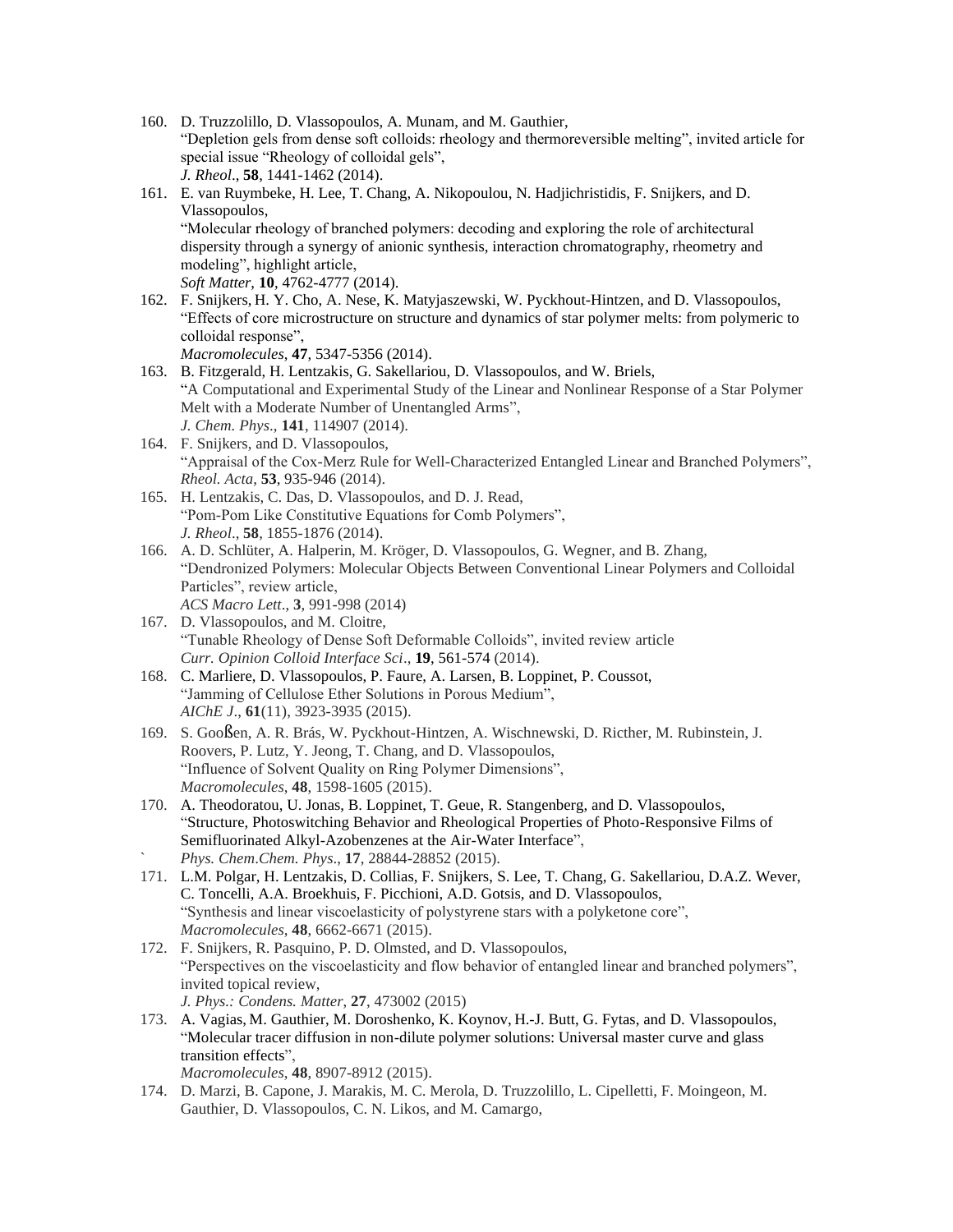"Depletion, melting and reentrant solidification in mixtures of soft and hard colloids", *Soft Matter*, **11**, 8296-8312 (2015)

- 175. A. Theodoratou, U. Jonas, B. Loppinet, T. Geue, R. Stangenberg, R. Keller, D. Li, R. Berger, J. Vermant, and D. Vlassopoulos, "Semifluorinated alkanes at the air-water interface: tailoring structure and rheology at the molecular scale" *Langmuir*, **32**, 3139-3151 (2016)
- 176. C. Dessi, G. D. Tsibidis, D. Vlassopoulos, M. De Corato, M. Trofa, G. D'Avino, P. L. Maffettone, and S. Coppola, "Analysis of dynamic mechanical response in torsion", *J. Rheol*., **60**, 275-287 (2016).
- 177. R. McKenzie, and D. Vlassopoulos, "Rheological diagnostic tools for state transitions", *J. Rheol*., **60**, 367-378 (2016)
- 178. G. Baeza, C. Dessi, S. Costanzo, D. Zhao, S. Gong, A. Alegria, R. H. Colby, M. Rubinstein, D. Vlassopoulos, and S. K. Kumar, "Network dynamics in nanofilled polymers", *Nature Comm*., DOI: 10.1038/ncomms11368, **7**, 11368 (2016).
- 179. P. Georgoudis, C. Dessi, G. Charalambidis, I. M. Aslanidis, D. Vlassopoulos, A. G. Koutsolelos, G. Kymionis, A. Mukherjee, and Th. N. Kitsopoulos, "A novel method for the estimation of UVA-Riboflavin corneal crosslinking using dynamic frequency sweep measurements", *Investigative Opthalmology & Visual Sci. (IOVS)*, **57**, 2240-2245 (2016).
- 180. Yan, Z.-C., S. Costanzo, Y. Jeong, T. Chang, and D. Vlassopoulos, "Linear and nonlinear shear rheology of a marginally entangled ring polymer", *Macromolecules*, **49**, 1444-1453 (2016)
- 181. F. Snijkers, K. M. Kirkwood, D. Vlassopoulos, L. G. Leal, A. Nikopoulou, and N. Hadjichristidis, "Viscoelasticity and nonlinear simple shear flow behavior of an entangled exact comb polymer solution", *J. Rheol*., **60**, 451-463 (2016).
- 182. Marakis, J., K. Wunderlich, M. Klapper, D. Vlassopoulos, G. Fytas, K. Müllen, "Strong Physical Hydrogels from Fibrillar Supramolecular Assemblie of Poly(ethylene glycol) Functionalized Hexaphenylbenzenes", *Macromolecules*, **49**, 3516-3525 (2016).
- 183. Derakshandeh M, N. Noroozi, L. L. Schafer, D. Vlassopoulos, and S. G. Hatzikiriakos, "Dynamics of partially miscible polylactide-poly(ε-caprolactone) blends in the presence of cold crystallization", *Rheol. Acta*, **55**, 657-671 (2016)
- 184. Tsalikis D., V. Mavratnzas, and D. Vlassopoulos, "Analysis of Slow Modes in Ring Polymers: Threading of Rings Controls Long-Time Relaxation", *ACS Marco Lett*., **5**, 755-760 (2016).
- 185. Yan Z.-C., and D. Vlassopoulos, "Classification of polymer branching revisited: chain dimensions and dynamic dilution" *Polymer*, **96**, 35-44 (2016).
- 186. Costanzo S., Q. Huang, G. Ianniruberto, G. Marrucci, O. Hassager, and D. Vlassopoulos, "Shear and extensional rheology of polystyrene melts and solutions with the same number of entanglements"
	- *Macromolecules*, **49**, 3925-3935 (2016).
- 187. Vlassopoulos D., "Macromolecular topology and rheology: beyond the tube model", Weissenberg award paper, *Rheol. Acta*, **55**, 613-632 (2016)
- 188. Truzzolillo, D., H. E. Sharaf, U. Jonas, B. Loppinet, and D. Vlassopoulos, "Tuning structure and rheology of polystyrene particles at the air-water interface by varying pH", *Langmuir*, **32**, 6956-6966 (2016).
- 189. Costanzo, S., L. F. Scherz , T. Schweizer, M. Kröger, G. Floudas, A. D. Schlüter, and D. Vlassopoulos,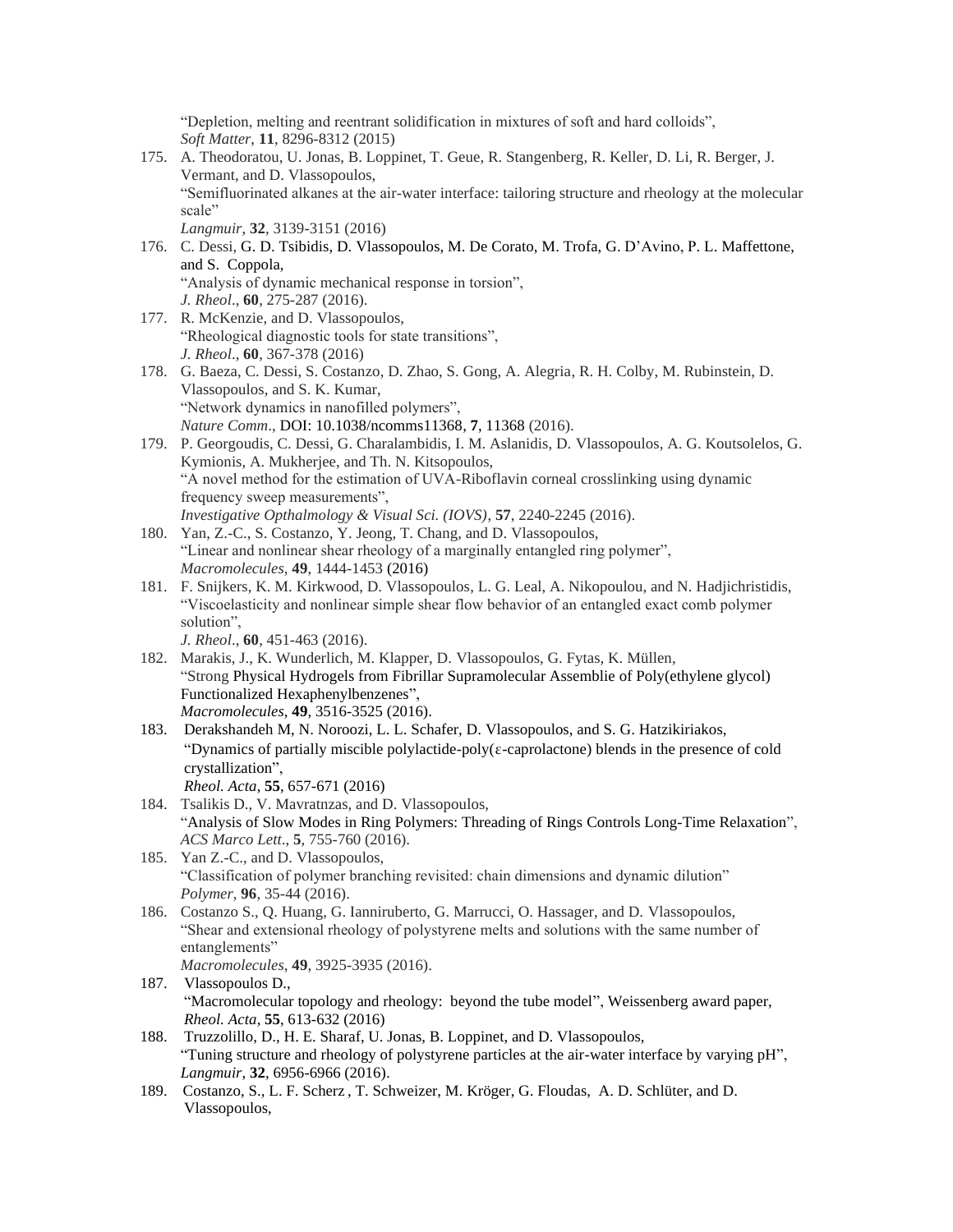" Rheology and packing of dendronized polymers", *Macromolecules*, **49**, 7054-7048 (2016).

- 190. Baeza, G. P., A. Sharma, A. Louhichi, L. Imperiali, W. P.J. Appel, C. F.C. Fitié, M. P. Lettinga, E. van Ruymbeke, and D. Vlassopoulos, "Multiscale Organization of Thermoplastic Elastomers with varying content of Hard Segments", *Polymer*, **107**, 89-101 (2016)
- 191. Huang, Q., S. Costanzo, C. Das, and D. Vlassopoulos, "Stress growth and relaxation of dendritically branched macromolecules in shear and uniaxial extension", *J. Rheol*., **61**, 35-47 (2017).

192. Tsalikis, D., T. Koukoulas, V. Mavrantzas, R. Pasquino, D. Vlassopoulos, W. Pyckhout-Hintzen, A. Wischnewski, M. Monkenbusch, and D. Richter, "Microscopic structure, conformation and dynamics of ring and linear polyethylene oxide melts from detailed atomistic molecular dynamics simulations: Dependence on chain length and direct comparison with experimental data", *Macromolecules*, **50**: 2565-2584 (2017).

- 193. J. K. G. Dhont, K. Kang, H. Kriegs, J. Marakis, O. Danko, and D. Vlassopoulos, "Non-uniform flow is soft glasses of colloidal rods", *Phys. Rev. Fluids*, **2**: 043301 (2017).
- 194. Scherz , L. F., S. Costanzo, T. Schweizer, M. Kröger, G. Floudas, A. D. Schlüter, and D. Vlassopoulos, "Dendronized polymers with ureido-pyrimidinone groups: an efficient strategy to tailor intermolecular interactions, rheology and fracture", *Macromolecules*, **50**, 5176-5187 (2017).
- 195. van der Scheer, P. C., T. van de Laar, J. van der Gucht, D. Vlassopoulos, and J. Sprakel, "Fragility and strength in nanoparticle glasses", *ACS Nano*, **11**, 6755-6763 (2017).
- 196. Dessi C., D. Vlassopoulos, A. J. Giacomin, and C. Saengow, "Elastomers in oscillatory uniaxial extension", *Rheol*. *Acta*, **56**: 955-970 (2017).
- 197. A. Shabbir, Q. Huang, G. P. Baeza, D. Vlassopoulos,Q. Chen, R. H. Colby, N. J. Alvarez and O. Hassager, "Nonlinear shear and uniaxial extensional rheology of polyether-ester-sulfonated copolymer ionomer melts",

*J. Rheol*., **61**, 1279-1289 (2017).

- 198. A. Louhichi, A. R. Jacob, L. Boutteiller, and D. Vlassopoulos, "Humidity affects the visvoelastic properties of supramolecular living polymers", special issue on Associating polymers, *J. Rheol*., **61**, 1173-1182 (2017).
- 199. S. Bochner de Araujo, M. Merola, D. Vlassopoulos, and G. G. Fuller, "Droplet coalescence and spontaneous emulsi\_cation in the presence of asphaltene adsorption", *Langmuir*, **33**, 10501-10510 (2017).
- 200. S. Lindeblad Wingstrand, B. Shen, J. A. Kornfield, K. Mortensen, D. Parisi, D. Vlassopoulos, and O. Hassager, "Rheological Link Between Polymer Melts with a High Molecular Weight Tail and Enhanced Formation of Shish-kebabs", *ACS Macro Lett*., **6**, 1268-1273 (2017).
- 201. M. C. Merola, D. Parisi, D. Truzzolillo, and D. Vlassopoulos, "Asymmetric soft-hard colloidal mixtures: osmotic effects, glassy states and rheology" *J. Rheol*., **62**, 63-79 (2018).
- 202. J. Ruiz-Franco, J. Marakis, N. Gnan, J. Kohlbrecher, M. Gauthier, M. P. Lettinga, D. Vlassopoulos, and E. Zaccarelli, "Crystal-to-crystal transition in star colloids under shear", *Phys. Rev. Lett*., accepted (2017).
- 203. V. Metri, A. Louhichi, J. Yan, G. P. Baeza, K. Matyjaszewski, D. Vlassopoulos, and W. J. Briels "Physical Networks from Multifunctional Telechelic Star Polymers: A Rheological Study by Experiments and Simulations",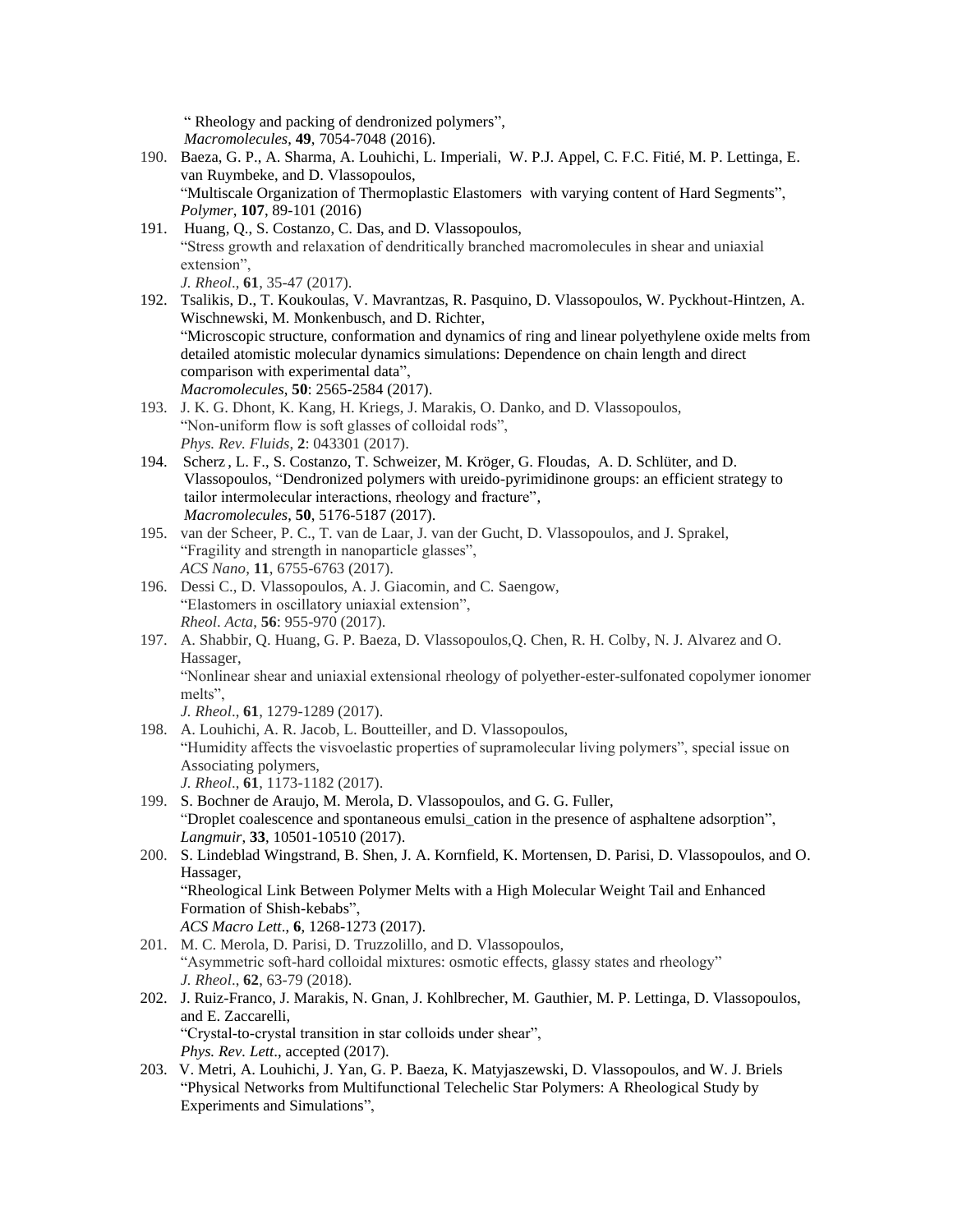*Macromolecules* **51**, 2872-2886 (2018). DOI: 10.1021/acs.macromol.7b02613

- 204. S. Costanzo, G.Ianniruberto, G. Marrucci, D. Vlassopoulos "Measuring and assessing first and second normal stress differences of polymeric fluids with a modular cone-partitioned plate geometry", *Rheologica Acta* **57**, 363-376 (2018). DOI: 0.1007/s00397-018-1080-1
- 205. Z.-C. Yan, Md. D. Hossain, M. J. Monteiro, and D. Vlassopoulos, "Viscoelastic Properties of Unentangled Multicyclic Polystyrenes", *Polymers* **10**(9), 973 2018, <https://doi.org/10.3390/polym10090973>
- 206. P. Bilalis , D. Skoulas, A. Karatzas, J. Marakis, A. Stamogiannos, C. Tsimblouli, E. Sereti, E. Stratikos, K. Dimas, D. Vlassopoulos, and H. Iatrou, "Self-Healing pH- and Enzyme Stimuli-Responsive Hydrogels for Targeted Delivery of Gemcitabine To Treat Pancreatic Cancer", *Biomacromolecules* **19** (9), 3840-3852 (2018). DOI: 10.1021/acs.biomac.8b00959
- 207. C. O. Klein, A. Theodoratou, P. A. Rühs, U. Jonas, B. Loppinet, M. Wilhelm, P. Fischer, J. Vermant, and D. Vlassopoulos, "Interfacial Fourier Transform Shear Rheometry of Complex Fluid Interfaces", *Rheologica Acta* **58**, 29–45 (2019), <https://doi.org/10.1007/s00397-018-01122-y>
- 208. B. J. Gold, W. Pyckhout-Hintzen, A. Wischnewski, A. Radulescu, M. Monkenbusch, J. Allgaier, I. Hoffmann, D. Parisi, D. Vlassopoulos, and D. Richter, "Direct assessment of tube dilation in entangled polymers", *Phys. Rev. Lett.* **122**, 088001 (2019), <https://doi.org/10.1103/PhysRevLett.122.088001>
- 209. Q. Huang, J. Ahn, D. Parisi, T. Chang, O. Hassager, S. Panyukov, M. Rubinstein, and D. Vlassopoulos, "Unexpected Stretching of Entangled Ring Macromolecules", *Phys. Rev. Lett.* **122***,* 208001,<https://doi.org/10.1103/PhysRevLett.122.208001>
- 210. J. Hendricks, A. Louhichi, V. Merti, R. Fournier, N. Reddy, L. Bouteiller, M. Cloitre, C. Clasen, D. Vlassopoulos, and W. J. Briels, "Non-monotonic stress relaxation after cessation of steady shear flow in supramolecular assemblies", *Phys. Rev. Lett*. **123**, 218003,<https://doi.org/10.1103/PhysRevLett.123.218003>
- 211. H. Lentzakis, S. Costanzo, D. Vlassopoulos, R. H. Colby, D. J. Read, and E. van Ruymbeke, "Constraint release mechanisms for H-polymers moving in linear matrices of varying molar masses",

*Macromolecules* **52**, 3010–3028 (2019), <https://doi.org/10.1021/acs.macromol.9b00251>

- 212. D. Parisi, D. Truzzolillo, V. D. Deepak, M. Gauthier, D. Vlassopoulos, "Transition from confined to bulk dynamics in symmetric star-linear polymer mixtures", *Macromolecules* **52**, 5872–5883, 2019,<https://doi.org/10.1021/acs.macromol.9b00188>
- 213. S. Costanzo, L. Scherz, G. Floudas, R. Pasquino, M. Kröger, A. D. Schlüter,and D. Vlassopoulos, "Hybrid Dendronized Polymers as Molecular Objects: Viscoelastic Properties in the Melt", *Macromolecules*, **52**, 7331-7342 (2019),<https://doi.org/10.1021/acs.macromol.9b01412>
- 214. E. Moghimi, I. Chubak, A. Statt, M. P. Howard, D. Founta, G. Polymeropoulos, K. Ntetsikas, N. Hadjichristidis, A. Z. Panagiotopoulos, C. N. Likos, and D. Vlassopoulos, "Self-organization and flow of low-functionality telechelic star polymers with varying attraction", *ACS Macro Lett*., **8**, 766-772 (2019),<https://doi.org/10.1021/acsmacrolett.9b00211>
- 215. Th. Athanasiou, G.K. Auernhammer, D. Vlassopoulos, and G. Petekidis, "High-frequency rheometry: validation of the loss angle measuring loop and application to polymer melts and colloidal glasses", *Rheol. Acta*, **58**, 619-637 (2019),<https://doi.org/10.1007/s00397-019-01163-x>
- 216. L. F. Scherz, B. Schroyen, M. Pepicelli, D. A. Schlüter, Jan Vermant, and D. Vlassopoulos, "Molecularly Designed Interfacial Viscoelasticity by Dendronized Polymers: From Flexible Macromolecules to Colloidal Objects", *ACS Nan*o, **13**, 14217-14229 (2019)[, https://doi.org/10.1021/acsnano.9b07142](https://doi.org/10.1021/acsnano.9b07142)
- 217. D. Parisi, Y. Ruan, G. Ochbaum, K. S. Silmore, L. L. Cullari, C.-Y. Liu, R. Bitton, O. Regev, J. W. Swan, B. Loppinet, and D. Vlassopoulos, "Short and soft: multi-domain organization, tunable dynamics and jamming in suspensions of grafted colloidal cylinders with small aspect ratio",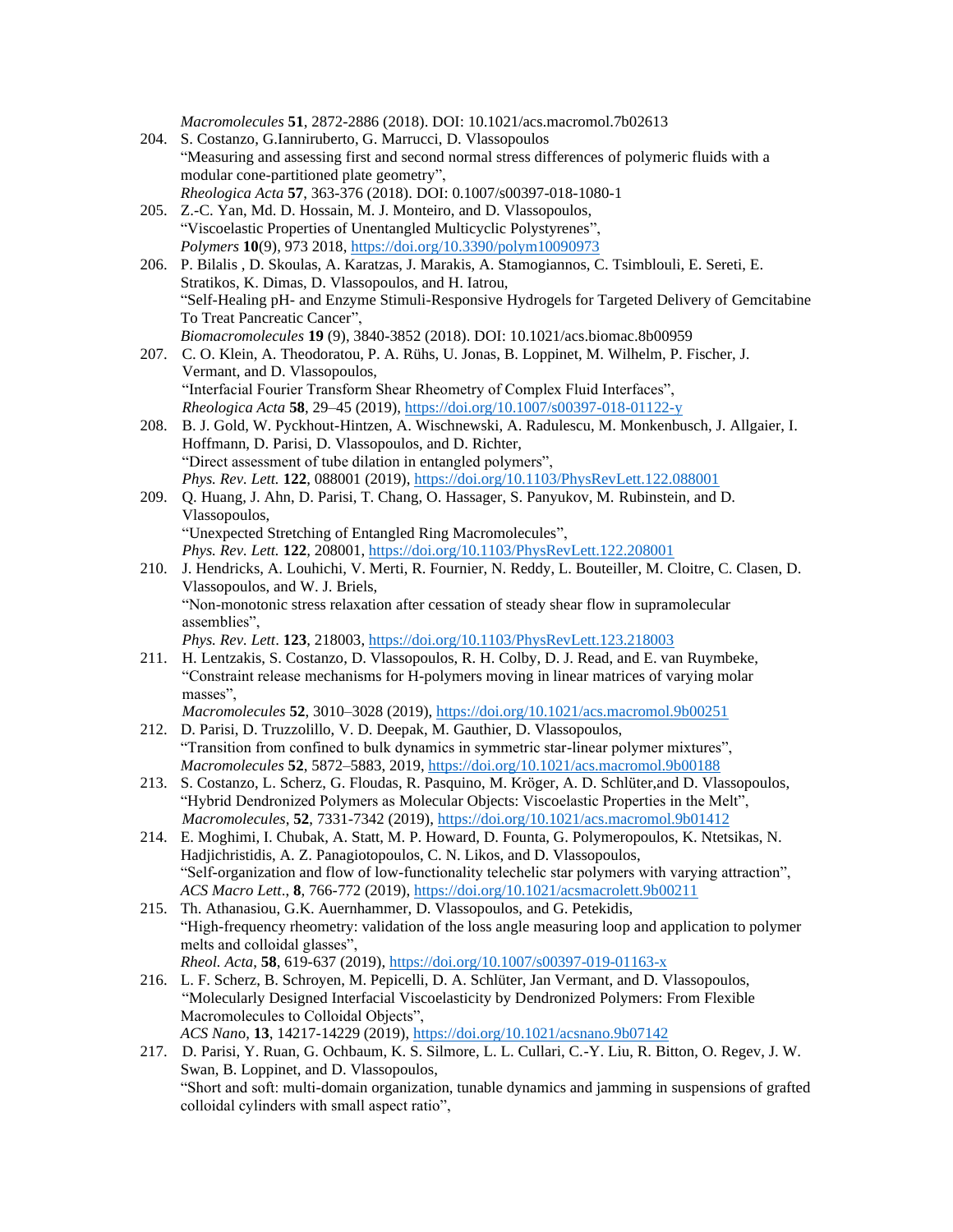*Langmuir*, **35**, 17103-17113 (2019),<https://doi.org/10.1021/acs.langmuir.9b03025>

- 218. B. Schroyen, D. Vlassopoulos, P. Van Puyvelde, and Jan Vermant, "Bulk Rheometry at High Frequencies: a Review of Experimental Approaches", *Rheol. Acta*, **59**, 1-22 (2020),<https://doi.org/10.1007/s00397-019-01172-w>
- 219. D. Parisi, J. Ahn, T. Chang, D. Vlassopoulos, and M. Rubinstein, "Stress relaxation in ring-linear polymer blends at low ring fractions", *Macromolecules*, **53**, 1685-1693 (2020),<https://doi.org/10.1021/acs.macromol.9b02536>

## **Chapters in Books**

- 1. G. Fytas, K. Chrissopoulou, S. H. Anastasiadis, D. Vlassopoulos, and K. Karatasos, "Photon Correlation Spectroscopy of Interactive Polymer Systems", *NATO ASI, Light Scattering and Photon Correlation Spectroscopy* (E. R. Pike and J. B. Abbiss, eds.), pp. 131-140, Kluwer Academic Publishers, The Netherlands (1997).
- 2. D. Vlassopoulos, and S. G. Hatzikiriakos, "Rheology of Partially Miscible Polymer Blends Across the Phase Boundary", *Phase Separation in Polymer Systems: Theory and Applications* (P. K. Chan, ed.), Research Signpost, Trivandrum, India (2002).
- 3. D. Vlassopoulos, E. Stiakakis, and M. Kapnistos, "Model Soft Colloids out of Equilibrium: Glass-like and Re-entrant Transitions", *Rheology Reviews 2007*, Eds: D. .M Binding, N. E. Hudson, and R. Keunings, pp. 179-260, The British Society of Rheology, Glasgow, U.K (2009).
- 4. M. Cloitre, and D. Vlassopoulos, "Rheological issues in block copolymers" *Applied Rheology* (M. Kontopoulou, ed.), Wiley, NY (2011).
- 5. M. Lang, D. Vlassopoulos, and W. Richtering, "Colloid Interactions and Soft Polymer Colloids", *Comprehensive Polymer Science*, 2nd Ed., vol. 1 (M. Möller, F. Kremer, eds.), Elsevier, Amsterdam (2012).
- 6. D. Vlassopoulos, R. Pasquino, and F. Snikjers, "Issues in Ring Polymer Rheology" *Topological Polymer chemistry / Progress in Cyclic Polymers: Syntheses, Properties and Functions* (Y. Tezuka, ed.), World Scientific Publishing, London (2012).

## **Editorial**

2006",

- 1. J. Tsamopoulos and D. Vlassopoulos, Guest Editors,
	- *Journal of Non-Newtonian Fluid Mechanics*, Special Issue Honoring Professor Andreas Acrivos on the Occasion of his Retirement from the Levich Institute for Physicochemical Hydrodynamics and the City College of the CUNY., *J. Non-Newtonian Fluid Mech.*, **102** (2002).
	- J. Tsamopoulos and D. Vlassopoulos,

"Personal report. Dedication",

*J. Non-Newtonian Fluid Mech.*, **102**, 111-113 (2002).

2. D. Vlassopoulos and G. Georgiou, Guest Editors,

*Journal of Non-Newtonian Fluid Mechanics*, Special Issue with Contributions from the 3rd Annual Meeting of the European Society of Rheology, Hersonissos, Crete, Greece, April 27-29, 2006., *J. Non-Newtonian Fluid Mech.*, **146** (2007)

D. Vlassopoulos and G. Georgiou,

"3<sup>rd</sup> Annual Meeting of the European Society of Rheology, Hersonissos, Crete, Greece, April 27-29, 2006",

*J. Non-Newtonian Fluid Mech.*, **146**, 1-2 (2007).

3. D. Vlassopoulos, G. Georgiou, and H. H. Winter, Guest Editors, *Rheol. Acta*, Special Issue with Contributions from the 3rd Annual Meeting of the European Society of Rheology, Hersonissos, Crete, Greece, April 27-29, 2006., *Rheol. Acta.*, **46** (2007). D. Vlassopoulos, G. Georgiou, and H. H. Winter, "3<sup>rd</sup> Annual Meeting of the European Society of Rheology, Hersonissos, Crete, Greece, April 27-29,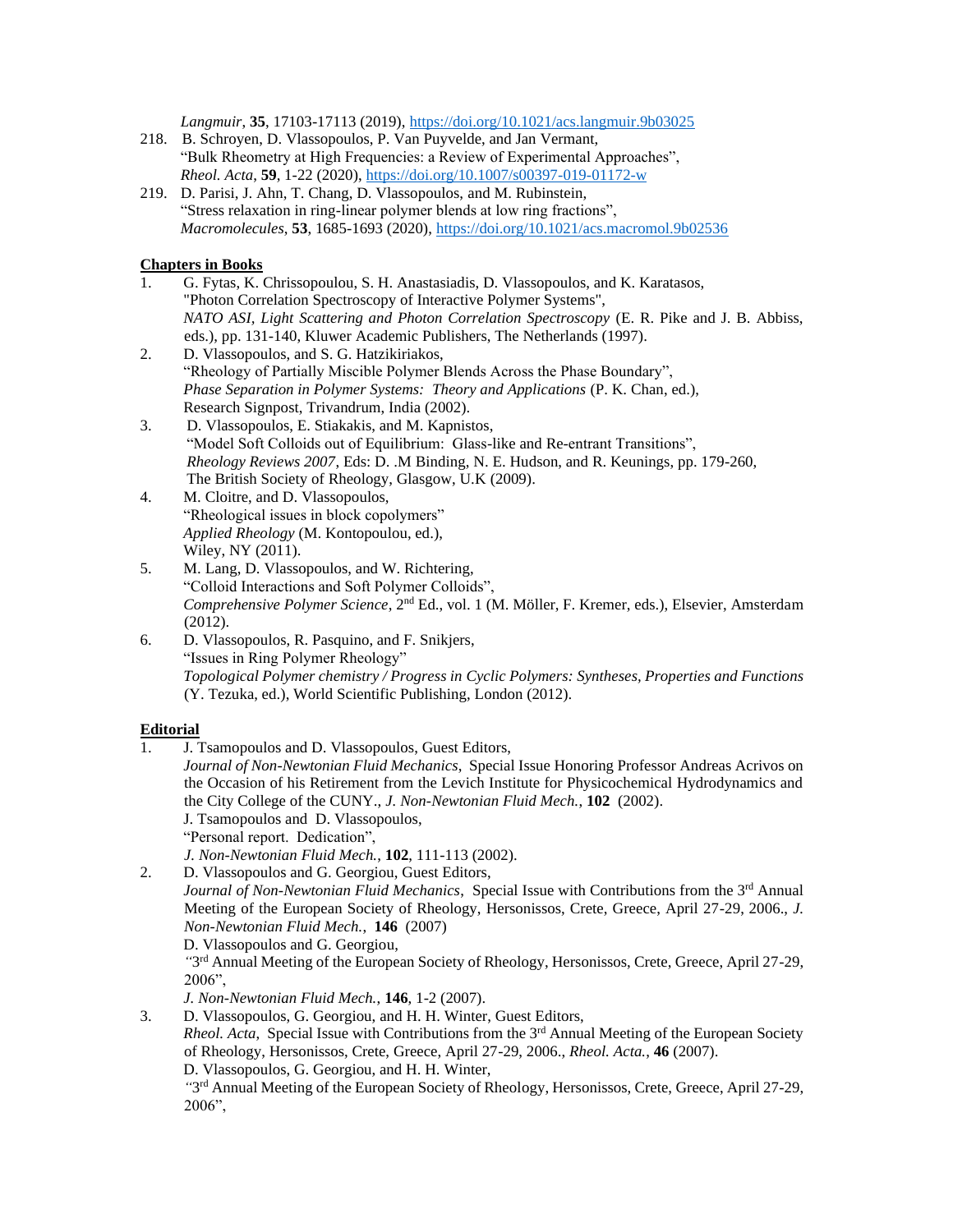*Rheol. Acta.*, **46**, 539 (2007).

4. D. Vlassopoulos, and M. Cloitre, Guest Editors, *Soft Matter*, Themed Issue on Bridging the Gap Between Hard and Soft Colloids, 2012. D. Vlassopoulos, and M. Cloitre, "Bridging the Gap Between Hard and Soft Colloids", *Soft Matter*, **8**, 4010-4013 (2012).

# **Invited Conference Presentations**

| 1.  | D. Vlassopoulos,                                                                                                     |
|-----|----------------------------------------------------------------------------------------------------------------------|
|     | "Critical Behavior in Polymer Blends",                                                                               |
|     | 4th Mediterranean School and Symposium on Science and Technology of Adanced Polymer Based                            |
|     | Materials (MEDNET), Fodele, Crete, June 1995.                                                                        |
| 2.  | D. Vlassopoulos,                                                                                                     |
|     | "Dynamics and Rheology of Binary Polymer Blends",                                                                    |
|     | Greek-French Polymer Workshop, Heraklion, Crete, Greece, May 1996.                                                   |
| 3.  | D. Vlassopoulos, G. Fytas, J. Roovers, T. Pakula, and G. Fleischer,                                                  |
|     | "Ordering and Dynamics of Soft Spheres in Melt and Solution",                                                        |
|     | Faraday Discussion No. 112, Physical Chemistry in the Mesoscopic Regime, Royal Society of                            |
|     | Chemistry, Chester, U.K., April 1999.                                                                                |
| 4.  | D. Vlassopoulos,                                                                                                     |
|     | "Structure and Viscoelasticity of Interacting Spherical Brushes",                                                    |
|     | 19th Discussion Conference of Prague Meetings on Macromolecules, Rheology of Polymer Systems,                        |
|     | Prague, Czech Republic, July 1999.                                                                                   |
| 5.  | D. Vlassopoulos,                                                                                                     |
|     | "Reversible Thermal Gelation of Hyperbranched Polymers",                                                             |
|     | General Meeting 2000, APS, Minneapolis, MN, March 2000.                                                              |
| 6.  | D. Vlassopoulos,                                                                                                     |
|     | "Structure and Dynamics of Micelles and Supramolecular Assemblies in Solution and in the Melt",                      |
|     | The Rheological Aspects of Surfactant Based Systems, Royal Society of Chemistry Faraday Division                     |
|     | and British Society of Rheology, Durham, U.K., September 2000.                                                       |
| 7.  | D. Vlassopoulos <sup>*</sup> , E. Stiakakis, and J. Roovers,                                                         |
|     | "Gelation Phenomena and Thixotropy in Soft Sphere Systems",                                                          |
|     | Balkan Seminar on Rheology and IXth National Rheology Workshop, Sofia, Bulgaria, 2001.                               |
| 8.  | D. Vlassopoulos,                                                                                                     |
|     | "Some Open Problems in the Dynamics of Polymeric Mixtures",                                                          |
|     | PRCR3, 3rd Pacific Rim Conference on Rheology, Vancouver, Canada, July 2001.                                         |
| 9.  | D. Vlassopoulos,                                                                                                     |
|     | "From polymers to colloids: exploring the mesoscopic regime with star polymers and micelles",                        |
|     | ECIS-2001, XVth Conference of the European Colloid and Interface Society, Coimbra, Portugal,                         |
|     | September 2001.                                                                                                      |
| 10. | D. Vlassopoulos,                                                                                                     |
|     | "Rheometry as a Sensitive Probe of Macromolecular Architecture",                                                     |
|     | Third International Conference on the Dynamics of Polymeric Liquids, Capri, Italy, May 2002                          |
| 11. | D. Vlassopoulos, I. Chalari, N. Hadjichristidis, R. J. Blackwell, J. Roovers, and T. Chang,                          |
|     | "Viscoelastic Relaxation in Highly Branched Macromolecules",                                                         |
|     | PPS-2003 Europe/Africa Regional Meeting, Athens, Greece, September 2003.                                             |
| 12. | D. Vlassopoulos, E. Stiakakis, G. Petekidis, and J. Roovers,<br>"Vitrification Phenomena in Colloidal Star Systems", |
|     | Juelich Soft Matter Days 2003, Kerkrade, NL, November 2003.                                                          |
|     | D. Vlassopoulos,                                                                                                     |
| 13. | "Relaxation Mechanisms in Architecturally Complex Macromolecules",                                                   |
|     | General Meeting 2004, APS, Montreal, Quebec, Canada, March 2004.                                                     |
| 14. | D. Vlassopoulos,                                                                                                     |
|     | "Using Macromolecular Architecture for Exploring Complex Dynamics",                                                  |
|     | Progress in Rheology of Biological and Synthetic Polymer Systems, IBERHEO'04, Beza, Portugal,                        |
|     | September 2004.                                                                                                      |
|     |                                                                                                                      |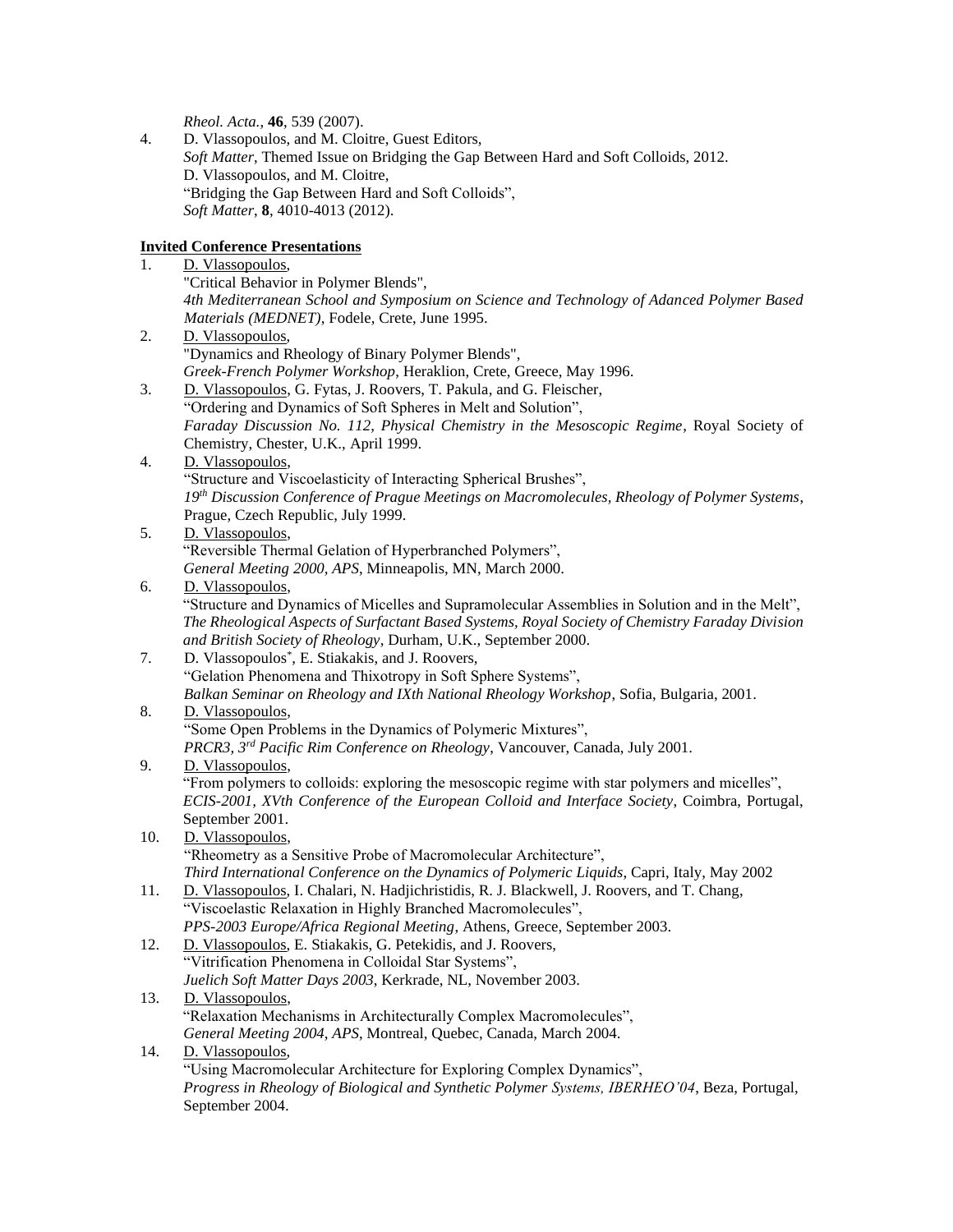| 15. | D. Vlassopoulos,                                                                                |
|-----|-------------------------------------------------------------------------------------------------|
|     | "Dynamic response of architecturally complex systems using mechanical and optical rheometry",   |
|     | Turkish-Greek-German Symposium on Polymers in Materials Science and Biology, Koc University,    |
|     | Istanbul, October 2004.                                                                         |
| 16. | E. Stiakakis, G. Petekidis, B. Loppinet, D. Vlassopoulos,                                       |
|     | "Attempts to Tailor the Flow Properties of Soft Colloidal Systems",                             |
|     | 2nd Annual European Rheology Conference, Grenoble, France, April 2005.                          |
| 17. | N. Koumakis, A. LeGrand, G. Petekidis, and D. Vlassopoulos,                                     |
|     | "Yielding in Dense Colloidal Systems",                                                          |
|     | IFPRI Workshop and 2006 Annual Meeting, Santa Barbara, CA, June 2006.                           |
| 18. | E. Stiakakis, G. Petekidis, D. Vlassopoulos                                                     |
|     | "Vitrification and Melting in Soft Colloids",                                                   |
|     | Dynamics of Complex Fluids - 10 years on, Isaac Newton Institute, Cambridge, UK, October 2006.  |
| 19. | D. Vlassopoulos,                                                                                |
|     | "Rheology Control Using Macromolecular Architecture",                                           |
|     | Macromolecules on the Move: Where Polymer Chemistry Meets Rheology, Joint Meeting of the        |
|     | Belgian Polymer Group and the Belgian Group of Rheology, Leuven, Belgium, November 2006.        |
| 20. | E. Stiakakis, M. E. Helgeson, G. Petekidis, N. J. Wagner, C. N. Likos, D. Vlassopoulos,         |
|     | "Yielding and Aging of Soft Colloidal Glasses",                                                 |
|     | 233rd ACS National Meeting, Chicago, IL, USA, March 2007.                                       |
| 21. | D. Vlassopoulos,                                                                                |
|     | "Neither Reptation nor Retraction: Relaxation of Ring Polymers",                                |
|     | $4th$ Annual European Rheology Conference, AERC2007, Napoli, Italy, April 2007.                 |
| 22. | D. Vlassopoulos, M. Helgeson, S. Rogers, G. Petekidis, N. J. Wagner, P. T. Callaghan,           |
|     | "Yielding Mechanisms in Colloidal Glasses",                                                     |
|     | Fifth International Meeting of the Hellenic Society of Rheology, Rhodos, Greece, June 2007.     |
| 23. | E. Anyfantakis, G. Fytas, D. Vlassopoulos, E. Bourlinos, E. Giannelis, S. K. Kumar,             |
|     | "Observations of thermodynamics-gelation interplay in suspensions of planar nanoparticles",     |
|     | Soft, Colloid and Biological Matter, SOCOBIM, Sicily, Italy, July 2007.                         |
| 24. | D. Vlassopoulos,                                                                                |
|     | "Rheological Analysis of Architecturally Complex Macromolecules",                               |
|     | International Symposium on Polymer Analysis and Characterization (ISPAC) Short Course,          |
|     | Aghios Nikolaos, Crete, Greece, September 2007.                                                 |
| 25. | D. Vlassopoulos,<br>"Multiple Glassy States in Soft Colloidal Systems",                         |
|     | Shear-induced organization in dense or colloidal suspensions, Workshop on Rheophysics, Ecole    |
|     | Polytechnique, Ecole des Ponts, Lafarge, France, January 2008.                                  |
| 26. | D. Vlassopoulos,                                                                                |
|     | "Multiple glassy states and mechanics of soft colloids",                                        |
|     | 27 <sup>th</sup> Annual Meeting and DPG-Spring Meeting of the Condensed Matter Section, and DRG |
|     | Symposium "Rheology, Structure, and Dynamics of Complex Fluids", Berlin, Germany, February      |
|     | 25-29, 2008.                                                                                    |
| 27. | E. van Ruymbeke, E. Muliawan, M. Kapnistos, D. Vlassopoulos, N. Hadjichristidis, and A. Hirao,  |
|     | "Linear and Nonlinear Rheology of Model Cayley-Tree Polymers",                                  |
|     | 235rd ACS National Meeting, New Orleans, LA, USA, April 6-10, 2008.                             |
| 28. | D. Vlassopoulos,                                                                                |
|     | "How 'model' are the model experimental systems?",                                              |
|     | SOFTCOMP Annual Meeting, Riva del Garda, Italy, May 5-6, 2008.                                  |
| 29. | D. Vlassopoulos,                                                                                |
|     | "From Dendritically Polymers to Colloidal Self-Assemblies: Tuning the Rheology",                |
|     | ESF Exploratory Workshop on Hyperbranched Polymers as Novel Materials for Nanoscale             |
|     | Applications: Insight from Experiment, Theory and Simulations (HYPER-NANO), Fodele, Crete,      |
|     | May 25-28, 2008.                                                                                |
| 30. | D. Vlassopoulos,                                                                                |
|     | "From Cooperative Diffusion to the Flow of Architecturally Complex Polymers",                   |
|     | De Gennes Discussion Conference, Chamonix, France, February 2-5, 2009.                          |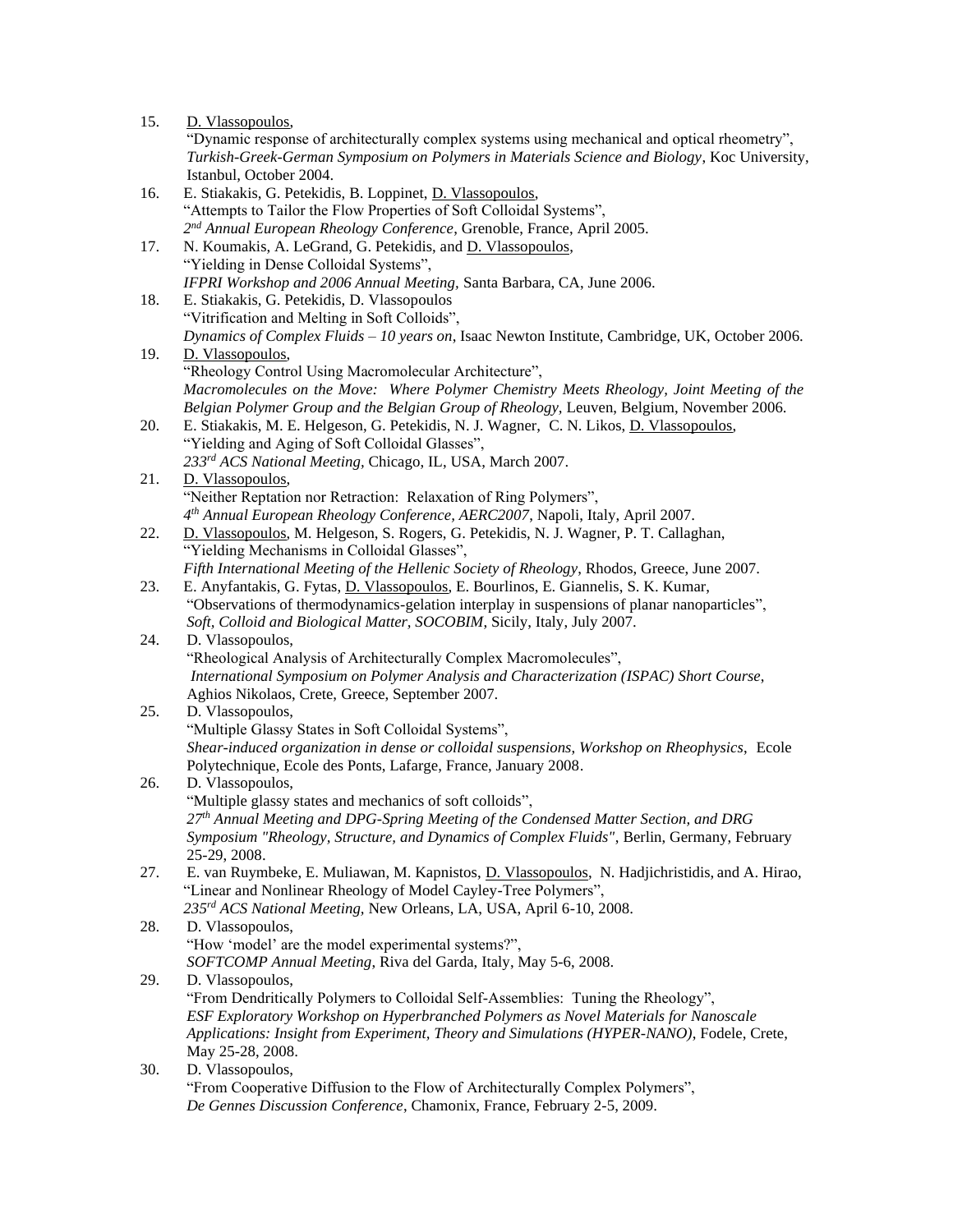| 31. | D. Vlassopoulos,                                                                                                  |
|-----|-------------------------------------------------------------------------------------------------------------------|
|     | "Aging and Yield Behaviour in Model Soft Colloidal Systems",                                                      |
|     | Colloids, Grains and Dense Suspensions: under Flow and under Arrest, Royal Society Discussion                     |
|     | Meeting, London, UK, March 9-10, 2009.                                                                            |
| 32. | B. Erwin, M. Cloitre, and D. Vlassopoulos,                                                                        |
|     | "Rheology of Colloidal Star Glasses",                                                                             |
|     | 13 <sup>th</sup> IACIS (International Conference on Surface & Colloid Science) and 83 <sup>rd</sup> ACS Colloid & |
|     |                                                                                                                   |
|     | Surface                                                                                                           |
|     | Science Symposium, Columbia University, New York, NY, USA, June 14-19, 2009.                                      |
| 33. | B. Erwin, M. Cloitre, D. Vlassopoulos,                                                                            |
|     | "Rheology of Glasses from Colloidal Star Polymers and Mixtures"                                                   |
|     | Associations in Solution II: Structure, Function & Performance, Tomar, Portugal, July 26-30,                      |
|     | 2009.                                                                                                             |
| 34. | D. Vlassopoulos,                                                                                                  |
|     | "Soft Glassy Rheology of Colloidal Star Polymers",                                                                |
|     | 42 <sup>nd</sup> IUPAC Congress: Chemistry Solutions, Glasgow, UK, August 3-7, 2009.                              |
| 35. | D. Vlassopoulos,                                                                                                  |
|     | "Molecular Rheology of Branched Polymers and Self-Assemblies",                                                    |
|     | Aquitaine Conference on Polymers, Arcachon, France, October 13-16, 2009.                                          |
| 36. | D. Vlassopoulos,                                                                                                  |
|     | "Stress Relaxation in Entangled Branched Polymers",                                                               |
|     | Juelich Soft Matter Days 2009, Bonn, Germany, November 10-13, 2009.                                               |
| 37. | D. Vlassopulos,                                                                                                   |
|     | "Glassy dynamics and flow control in soft interpenetrating colloids",                                             |
|     | Colloidal, Macromolecular and Polyelectrolyte Solutions, Gordon Research Conference, Ventura,                     |
|     | CA, USA, February 21-26, 2010.                                                                                    |
| 38. | D. Vlassopoulos,                                                                                                  |
|     | "Multiarm Star Polymers as Model Soft Colloids",                                                                  |
|     |                                                                                                                   |
|     | General Meeting 2010, APS, Portland, Oregon, USA, March 15-19, 2010.                                              |
| 39. | D. Vlassopoulos,                                                                                                  |
|     | "Phase/state behavior of colloidal mixtures involving star polymers",                                             |
|     | ACS National Meeting & Exposition, San Francisco, CA, USA, March 21 - 25, 2010.                                   |
| 40. | D. Vlassopoulos,                                                                                                  |
|     | "Molecular rheology of model branched polymers and self-assemblies",                                              |
|     | ACS National Meeting & Exposition, San Francisco, CA, USA, March 21 - 25, 2010.                                   |
| 41. | D. Vlassopoulos,                                                                                                  |
|     | "Dealing with Architectural Dispersity in Entangled Complex Polymers",                                            |
|     | New Trends in Polymer Rheology: Complex Architectures and Complex Environments, Softcomp-                         |
|     | Dynacop Workshop, San Sebastian, Spain, April 12-14, 2010.                                                        |
| 42. | D. Vlassopoulos,                                                                                                  |
|     | "Glassy Dynamics in Soft Interpenetrable Colloids",                                                               |
|     | CECAM Workshop on Complex Dynamics of Fluids in Disordered and Crowded Environments,                              |
|     | Lyon,                                                                                                             |
|     | France, June $28 -$ July 1, 2010.                                                                                 |
| 43. | D. Vlassopoulos,                                                                                                  |
|     | "Tailoring glass-like transitions in polymer colloids",                                                           |
|     | 23rd General Conference of the European Physical Society, Condensed Matter Division, Warsaw,                      |
|     | Poland, August 30 - September 3, 2010.                                                                            |
| 44. | D. Vlassopoulos,                                                                                                  |
|     | "Molecular Rheology with Model Polymers: Combs and Dendritics",                                                   |
|     |                                                                                                                   |
|     | 8 <sup>th</sup> Hellenic Polymer Society Symposium, Hersonisos, Crete, Greece, October 24-29, 2010.               |
| 45. | D. Vlassopoulos,                                                                                                  |
|     | "Stress Relaxation in Complex Model Polymers: Combs and Rings",                                                   |
|     | The 9 <sup>th</sup> Stadler Minerva Student Symposium, Soft Matter: Where Physics, Chemistry and Biology          |
|     | Meet, Beer Sheva and Ein-Gedi, Israel, March 28-30, 2011.                                                         |

47. D. Vlassopoulos,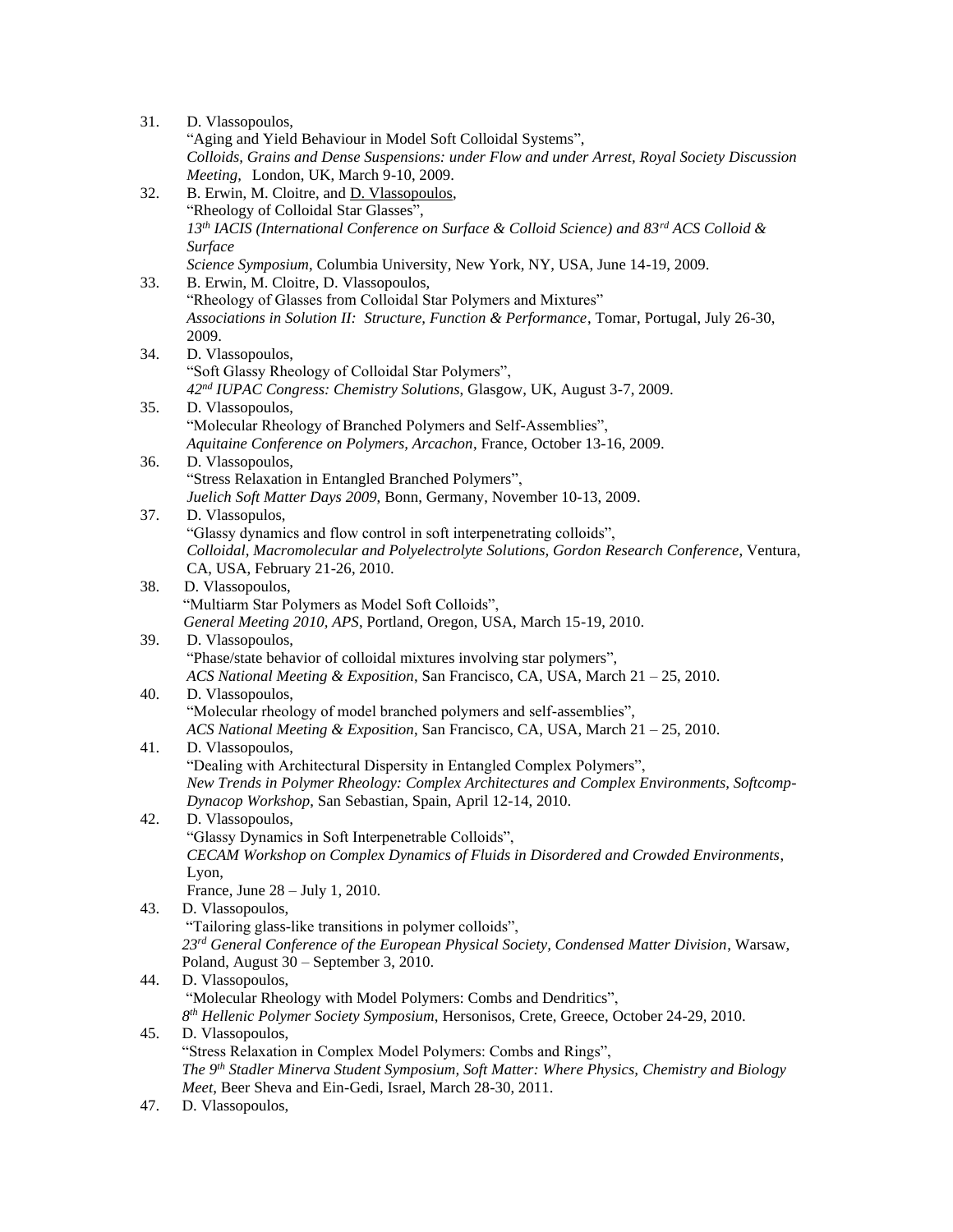"Tunable Soft Colloids",

1<sup>st</sup> Summer Symposium on Nanomaterials and their Application to Biology and Medicine", Adam Mickiewicz University, Poznan, Poland, June 13-16, 2011.

- 48. L. de Viguerie, C. Klein, U. Jonas, and D.Vlassopoulos, "Structure and Viscoelasticity of Fluorocarbons at the Air/Water Interface", *Sixth International Meeting of the Hellenic Society of Rheology*, Athens, Greece, June 28-29, 2011.
- 49*.* D. Truzzolillo, D. Vlassopoulos, and M. Gauthier, "Osmotic Interactions, Glassy States and Arrested Phase Separation in Star-Linear Polymer Mixtures", *CECAM Workshop on Coarse-Graining Strategies and Methodologies for Polymeric and Biomolecular Assemblies*, Lyon, France, July 5-8, 2011.
- 50. R. Pasquino, F. Snijkers, and D. Vlassopoulos, "Are true model systems crucial for further progress in polymer dynamics?" *Thermodynamics 2011*, Athens, Greece, September 1-3, 2011.
- 51. D. Truzzolillo, M. Gauthier, and D. Vlassopoulos, "Osmotic interactions and solid-liquid transitions in soft colloid – polymer mixtures", *Viscoplastic Fluids: From Theory to Application*, Rio de Janeiro, Brazil, November 6-10, 2011.
- 52. D. Vlassopoulos, "Diagnosing and inducing state changes in polymeric materials using rheological tools", *Journées des Jeunes Rhéologues, JJR-2012*, Saint-Rémy-les-Chevreuse, France, March 21-23, 2012.
- 53. D. Truzzolillo, N. Vogel, B. Loppinet, and D. Vlassopoulos, "Structural and viscoelastic properties of particle monolayers at the air-water interface", *XVIth International Congress on Rheology*, Lisbon, Portugal, August 5-10, 2012.
- 54. F. Snijkers, H. Lentzakis, D. Vlassopoulos, P. Driva, and N. Hadjichristidis, "Entangled branched polymers in nonlinear shear and extension", *9 th Hellenic Polymer Society Conference*, Thessaloniki, Greece, November 29 – December 1, 2012.
- 55. D. Vlassopoulos, "Gels from hairy nanoparticles in polymeric matrices", *General Meeting 2013, APS*, Baltimore, Maryland, USA, March 18-22, 2013.
- 56. D. Truzzolillo, M. Gauthier, and D. Vlassopoulos, "Soft colloidal mixtures: a paradigm of rich, tunable rheology", 8 th *Annual European Conference on Rheology*, Leuven, Belgium, April 4-6, 2013.
- 57. D. Vlassopoulos, "Metastable states and rheological transitions in soft colloids", *Progress and perspectives in rheology: SRJ's 40th Anniversary Symposium*, Society of Rheology Japan (SRJ), Kyoto, Japan, May 16-17, 2013.
- 58. D. Vlassopoulos, "Entanglement dynamics in complex polymers: combs and rings", *Telluride Polymer Physics Conference*, Telluride, CO, USA, May 16-20, 2013.
- 59. D. Vlassopoulos, "Dynamics in mixtures of architecturally complex entangled homopolymers", *7 th International Discussion Meeting on Relaxations in Complex Systems*, Barcelona, Spain, July 21- 26, 2013.
- 60. D. Vlassopoulos, "Rheology of entangled branched polymers with varying number and size of branches" *KAUST polymer conference: from synthesis to properties to applications*, King Abdullah University of Science and Technology (KAUST), Thuwal, Kingdom of Saudi Arabia, November 9-13, 2013.
- 61. F. Snijkers, H. Lentzakis, N. Hadjichristidis, T. Chang, D. Read, C. Das, G. Ianniruberto, G. Marrucci, E. vanRuymbeke, and D. Vlassopoulos, "Molecular rheology of entangled branched polymers using combs", 9 *th Annual European Rheology Conference, AERC2014*, Karlsruhe, Germany, April 8-11, 2014. 62. D. Vlassopoulos,
- "Entanglement dynamics and architectural dispersity in model nonlinear polymers", *Gordon Polymer Physics Conference*, Mount Holyoke College, South Hadley, MA, July 13-18, 2014.
- 63. D. Vlassopoulos,

"Looking for consequences of knotting on the properties of experimental ring polymers",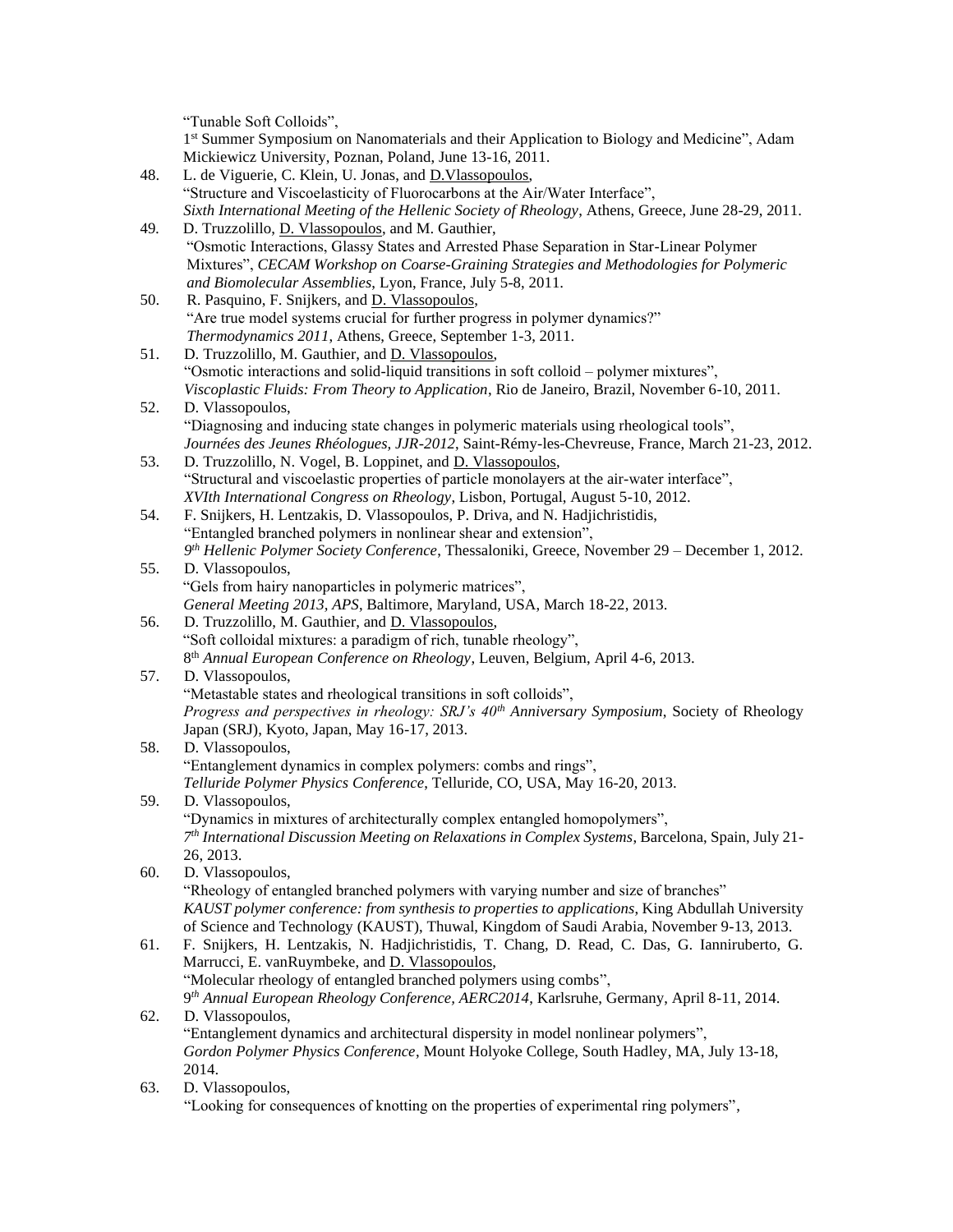*CECAM Workshop, Knots in Soft Condensed Matter*, Vienna, Austria, September 10-13, 2014. 64. D. Vlassopoulos, "Outstanding challenges in polymer dynamics: on the role of branches and free ends" *10th Annual Polymer Day*, Danish Polymer Center, Technical University of Denmark (DTU), Lyngby, Denmark, November 21, 2014. 65. D. Vlassopoulos, "Model entangled branched polymers in shear and extension", *European Science & Engineering Programme (ESPEP), 25th Birthday Symposium*, ExxonMobil Chemical Europe, Brussels, Belgium, December 10, 2014. 66. D. Vlassopoulos, "Entangled linear, branched and hyperbranched polymers in shear flow", *General Meeting 2015, APS*, San Antonio, Texas, USA, March 2-6, 2015. 67. D. Vlassopoulos, "Regular highly branched polymers: from polymeric to colloidal properties", *249th ACS National Meeting,* Denver, CO, USA, March 23-25, 2015. 68. D. Vlassopoulos, "Outstanding challenges in entanglement dynamics: beyond the classic picture", *10th Annual European Rheology Conference, AERC2015,* Nantes, France, April 14-17, 2015. 64. D. Vlassopoulos, "Tunable rheology of dendronized polymers via local branching and bonding", *Mason Award Symposium of the Canadian Society of Rheology Conference,* Montreal, Canada, May 20, 2015. 65. D. Vlassopoulos, "Tunable rheology of soft colloids", *Special Rheology Symposium of the Hellenic Society of Rheology in Honor of Professor Roger I. Tanner on the occasion of his 82nd birthday*, Samos, Greece, June 29 – July 3, 2015. 66. D. Vlassopoulos, "The unusual rheology of cyclic polymers and their mixtures", *7 th International Symposium on Engineering Plastics*, Xining, China, August 18 – 21, 2015. 67. D. Vlassopoulos, "From polymeric to colloidal stars: tailoring the flow of soft matter at molecular scale", *2 nd Workshop on Progress in Bio- and Nanotechnology, BioNanoWosrkshop 2015*, Lodz, Poland, September 28-29, 2015. 68. D. Vlassopoulos, "Polymers under topological constraints: a rheological journey from entanglements to nanocomposites", *32nd International conference of the Polymer Processing Society, PPS-32*, Lyon, France, July 25- 29, 2016. 69. S. Costanzo, Q. Huang, G. Ianniruberto, G. Marrucci, O. Hassager, and D. Vlassopoulos, "Response of polystyrene melts and solutions with the same number of entanglements in simple shear and uniaxial extension", *XVIIth International Congress on Rheology*, Kyoto, Japan, August 8-13, 2016. 70. M. C. Merola, S. Bochner, D. Vlassopoulos, and G. G. Fuller, "Asphaltenes at oil-water interfaces and their role in coalescence", *New aspects of micro- and macroscopic flows in soft matter, Okinawa Institute of Science and Technology (OIST) Graduate University and The Society of Rheology Japan (SRJ) joint Workshop*, Okinawa, Japan, August 15-17, 2016. 71. D. Vlassopoulos, "Polymer entanglements, rings and topological mixtures: exploring and tailoring the flow properties of soft matter", *4 th International Soft Matter Conference (ISMC)*, Grenoble, France, September 12-16, 2016. 72. S. Costanzo, D. Vlassopoulos, G. Ianniruberto, and G. Marrucci, "Decoding the response of polymers in simple shear flows", *11th Hellenic Polymer Society International Conference (ELEP)*, Heraklion, Greece, November 3-5, 2016. 73. D. Vlassopoulos,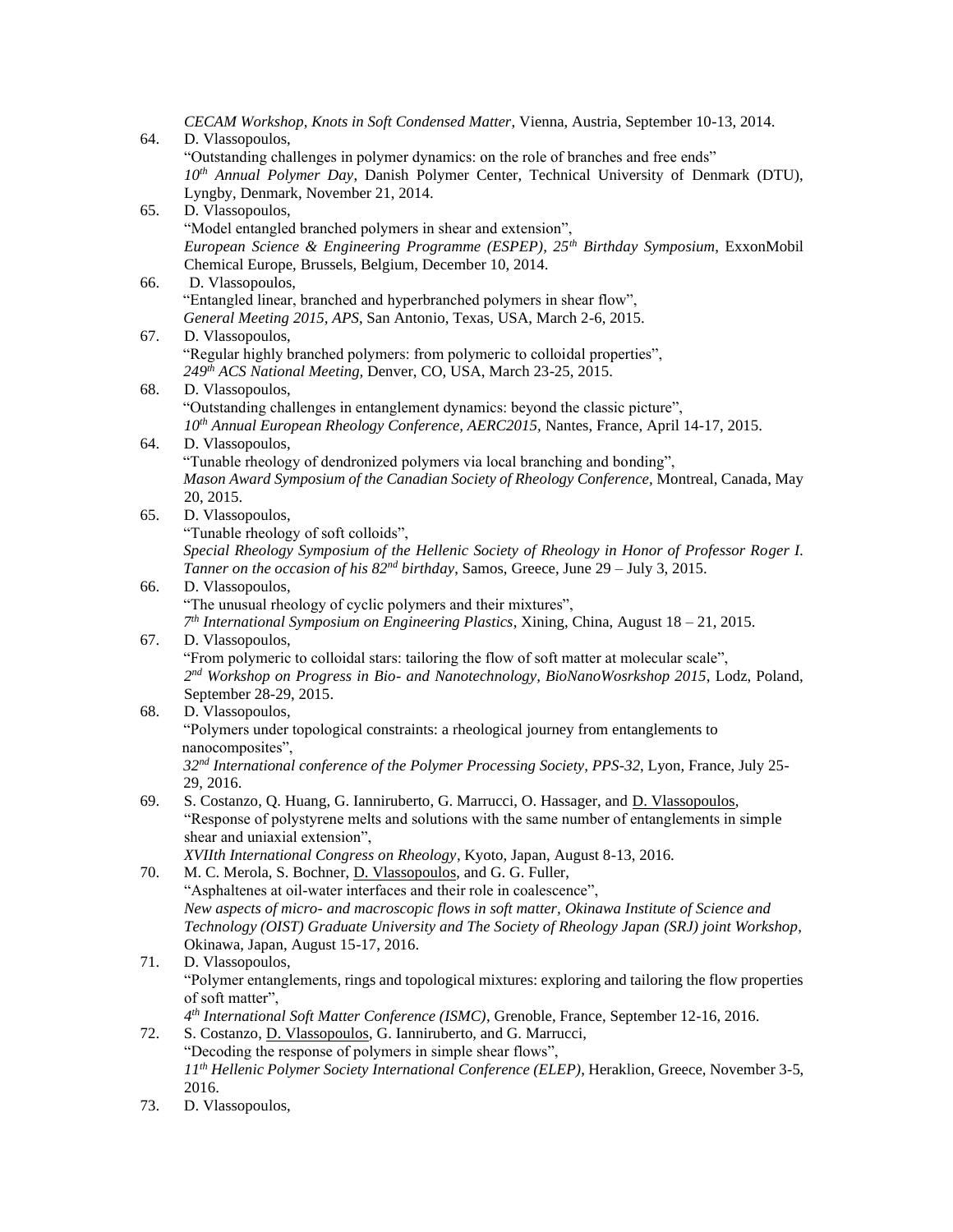"Challenges in the dynamics of entangled polymers in strong flows and in confinement", *British Society of Rheology Midwinter Meeting, The Science of Alexei Likhtman*, University of Reading, UK, December 12-14, 2016.

- 74. D. Vlassopoulos, "Rheology modification with ring polymers", *General Meeting 2017, APS*, New Orleans, LA, USA, March 12-16, 2017.
- 75. D. Vlassopoulos, "Rheology modification with ring polymers", *11<sup>h</sup> Annual European Rheology Conference, AERC2017,* Copenhagen, Denmark, April 3-6, 2017.
- 76. D. Vlassopoulos, "Tuning the performance of polymers: on the role of thickness, associations and free ends", *10<sup>h</sup> Liquid Matter Conference, Liquids 2017,* Ljubljana, Slovenia, July 17-21, 2017.

## **Technical Reports**

- 1. D. Vlassopoulos and W.R. Schowalter, "A Review of Approaches to the Study of Turbulence Modification by Means of Non-Newtonian Additives", *Office of Naval Research,* Technical Report No.150-6502, Arlington, VA (1987).
- 2. G. P. Muldowney and D. Vlassopoulos, "Visual Studies of Gas-Liquid Flow in Bubble Caps and Downcomers", *Mobil Research & Development*, Internal Report DAN91M-397 (1991).
- 3. D. Vlassopoulos, "New Synthetic Materials for the Textile Industry", *Association for Research, Technology & Training*, contract with Association of Greek Textile Industries, (1993).
- 4. D. Vlassopoulos, "Polymer Blends with Optimized Properties: Influence of Processing and Additives on Phase Behavior", *European Commission, DG XII - Brite/Euram*, Project BRE2-CT94.0610, Brussels, BE (1997).
- 5. I. Chira and D. Vlassopoulos, "Development of environmentally friendly polymeric materials for coatings applications", *Greek General Secretariat for Research and Technology, Operational Program for Research and Technology*, Project EPET II – 431, Athens, GR (1998).
- 6. I. Chira and D. Vlassopoulos, "Novel polyol intermediates derived from biosustainable starch for polymer technologies (STARPOL)", *European Commission, DG XVI - FAIR*, Project CT95.0837, Brussels, BE (1999).

### **Conference Proceedings**

- 1. D. Vlassopoulos and S. G. Hatzikiriakos, "A Generalized Giesekus Constitutive Model with Retardation Time", *Proceedings of the 44th Canadian Chemical Engineering Conference*, Calgary, Canada, 1994.
- 2. M. Kapnistos, D. Vlassopoulos, S. H. Anastasiadis, A. Hinrichs, and B. A. Wolf, "Rheology of a LCST Polymer Blend in the Homogeneous, Phase Separated and Transitional Regimes",
- *Proceedings of the 5th European Symposium on Polymer Blends,* Maastricht, The Netherlands, 1996. 3. M. Kapnistos, D. Vlassopoulos, and S. H. Anastasiadis,
- "Rheology of UCST and LCST Polymer Blends Near the Phase Separation", *Proceedings of the XIIth Congress on Rheology,* Quebec City, Canada, 1996.
- 4. T. Jian, D. Vlassopoulos, G. Fytas, T. Pakula, and W. Brown, "Dynamic Light Scattering and Linear Viscoelasticity in Concentrated Polymer Solutions", *Proceedings of the XIIth Congress on Rheology,* Quebec City, Canada, 1996.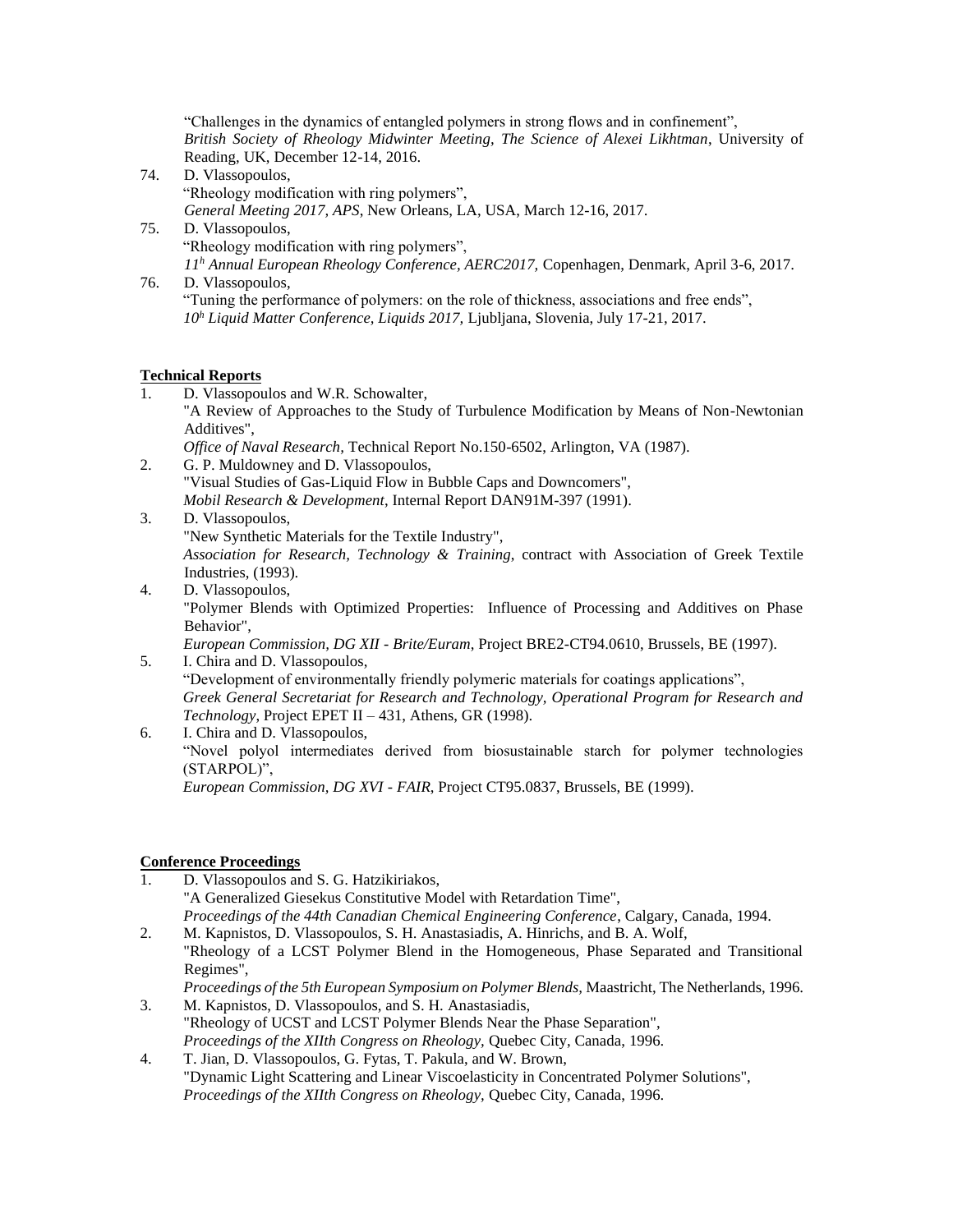- 5. D. Vlassopoulos, "Rheology of Critical Polymer Mixtures", *Proceedings of the Symposium on Rheology and Computational Fluid Mechanics (dedicated to the memory of Professor T. C. Papanastasiou)*, Nicosia, Cyprus, 1996.
- 6. D. Vlassopoulos, G. Petekidis, G. Voyiatzis, E. I. Kamitsos, Y. Yiannopoulos and A. Bruggeman, "Raman and FTIR Studies of the Effects of Draw Ratio and Side Chain Length on the Molecular Orientation of Polyester Films", *ACS Division of Polymeric Materials: Science & Engineering*, Preprint, Orlando National Meeting, 1996.
- 7. G. Petekidis, D. Vlassopoulos and G. Fytas, "Dynamic Behavior of Isotropic Solutions of Rigid-Rod Polymers", *Proceedings of the XIIth Panhellenic Solid State Physics Conference*, Heraklion, Crete, Greece, 1997.
- 8. K. Andrikopoulos, G. Voyiatzis, G. Petekidis, D. Vlassopoulos, S. H. Anastasiadis and G. Fytas, "The Use of Raman Spectroscopy to the Study of Molecular Orientation of Elongated Polymers", *Proceedings of the XIIth Panhellenic Solid State Physics Conference*, Heraklion, Crete, Greece, 1997.
- 9. M. Kapnistos, D. Vlassopoulos and S. H. Anastasiadis, "Rheology of Polymer Mixtures near the Critical Point", *Proceedings of the XIIth Panhellenic Solid State Physics Conference*, Heraklion, Crete, Greece, 1997.
- 10. K. Christodoulou, S. G. Hatzikiriakos, D. Vlassopoulos and C. Heffner, "Rheological Characterization of PET Resins for Flows with Significant Amount of Extension", *SPE Technical Paper, ANTEC Proceedings*, Toronto, Canada, 1997.
- 11. S. H. Anastasiadis, G. Fytas, D. Vlassopoulos, R. Seghrouchni, C. Toprakcioglu, A. N. Semenov, and A. Likhtman, "Evanescent Wave Dynamic Light Scattering Investigation of End-Anchored Chains", *ACS Division of Polymeric Materials: Science & Engineering*, Preprint, Las Vegas National Meeting, 1997.
- 12. D. Vlassopoulos, T. Pakula, G. Fytas, J. Roovers, K. Karatasos and N. Hadjichristidis, "Self-assembly and Dynamics in Multiarm Star Polymers", *Proceedings of the 4th Panhellenic Polymer Conference*, Patras, November 1997.
- 13. M. Fyrillas, G. Georgiou and D. Vlassopoulos, "Investigation of a Stability Mechanism during the Extrusion of Polymer Melts", *Proceedings of the 4th Panhellenic Polymer Conference*, Patras, November 1997.
- 14. D. Chopra, D. Vlassopoulos, and S. G. Hatzikiriakos, "Shear-Induced Mixing and Demixing in Poly(styrene-co-maleic anhydride) / Poly(methyl methacrylate) Blends", *Proceedings of the 5th European Rheology Conference,* Portoroz, Slovenia, 1998.
- 15. G. Petekidis, D. Vlassopoulos, G. Fytas, R. Rulkens, and G. Wegner, "Dynamics and Rheology of Hairy-Rod Polymers" *Proceedings of the 5th European Rheology Conference,* Portoroz, Slovenia, 1998.
- 16. D. Vlassopoulos, G. Fytas, J. Roovers, G. Fleischer, and T. Pakula, "Ordering and Dynamics of Model Soft Spheres: Multiarm Star Polymers", *Proceedings of the 5th European Rheology Conference,* Portoroz, Slovenia, 1998.
- 17. D. Chopra, D. Vlassopoulos, and S. G. Hatzikiriakos, "The Detection of Morphological Changes in Poly(styrene-co-maleic anhydride) / Poly(methyl methacrylate) Blends using Rheological Techniques", *SPE Technical Paper, ANTEC Proceedings*, New York, N.Y, 1999.
- 18. M. Kapnistos and D. Vlassopoulos, "Phase Transitions and Rheological Behavior in Model Polymeric and Colloidal Systems", *Proceedings of the 2nd Panhellenic Chemical Engineering Conference*, Thessaloniki, Greece, 1999.
- 19. D. Vlassopoulos, M. Kapnistos, G. Fytas, J. Roovers, "Structure and Rheology of Model Branched Polymers", *PPS-15 Proceedings*, Hertogenbosch, The Netherlands, 1999.
- 20. D. Vlassopoulos, G. Fytas, M. Pitsikalis, N. Hadjichristidis and T. Pakula,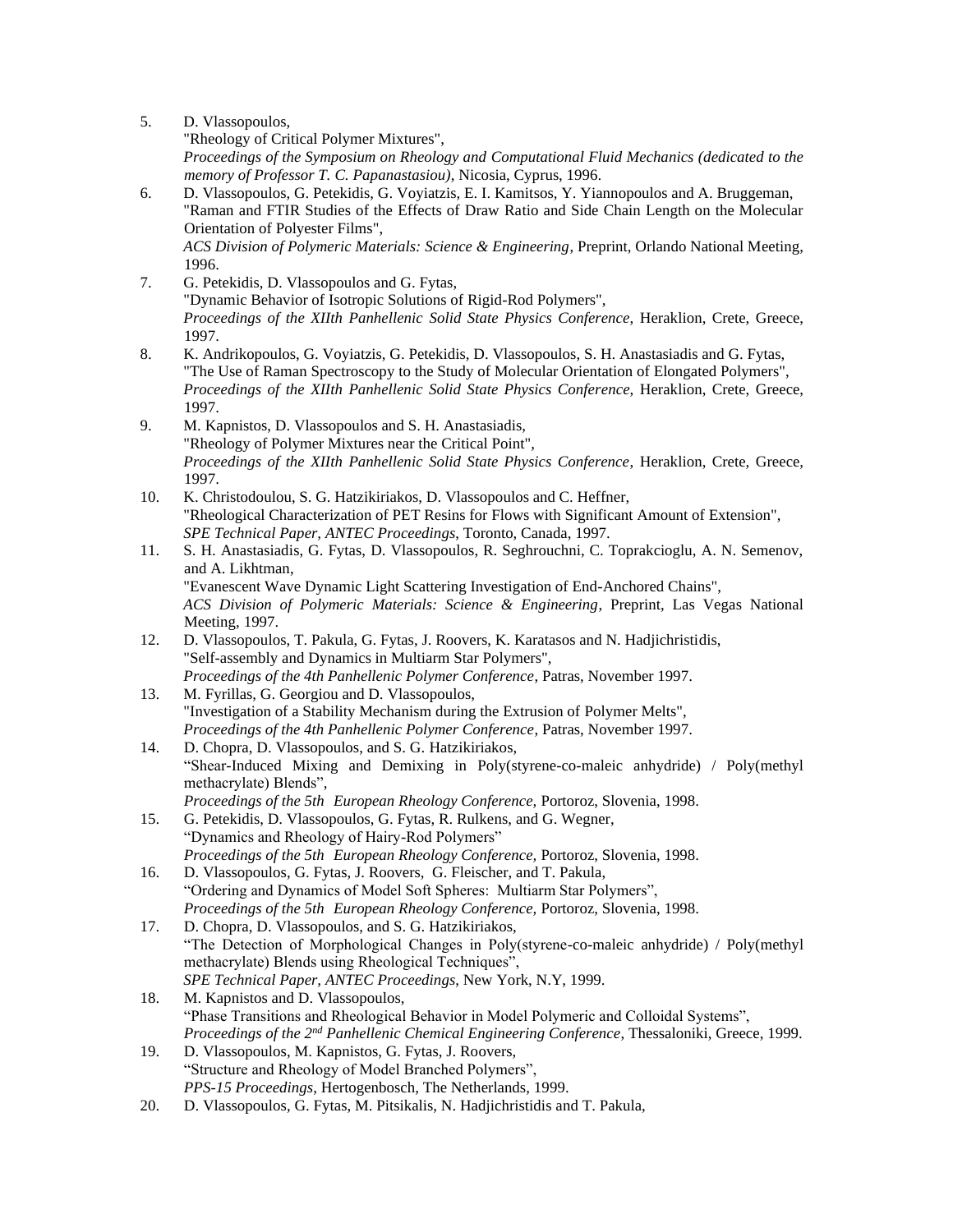"Controlling the Self-Assembly and Dynamic Response of Star Polymers by Selective Telechelic Functionalization"

- *ACS Division of Polymer Chemistry,* Preprint, New Orleans National Meeting, 1999.
- 21. D. Vlassopoulos, M. Kapnistos, G. Fytas and J. Roovers, "Dynamics of Interacting Spherical Polymer Brushes", *ACS Division of Polymeric Materials: Science & Engineering National Meeting*, Preprint, New Orleans National Meeting, 1999.
- 22. G. Fytas, R. Sigel, S. Pispas, D. Vlassopoulos and N. Hadjichristidis, "Identification of Relaxation Processes in the Dynamic Structure Factor of Diblock Copolymers: Far from the Ordering Transition", *ACS Division of Polymeric Materials: Science & Engineering National Meeting*, Preprint, New Orleans National Meeting, 1999.
- 23. D. Vlassopoulos, M. Kapnistos, R. Sigel, J. Roovers, S. Pispas and N. Hadjichristidis, "Complex Interplay of Structure and Rheology in Model Ultrasoft Polymeric Spheres", *Proceedings of the Southern Europe Conference on Rheology*, vol. 1, Calabria, September 1999.
- 24. D. Vlassopoulos, G. Fytas, and P. J. Lutz, "Structure and Dynamics of Polymacromonomers", *Proceedings of the XIIIth Congress on Rheology,* Cambridge, U.K., 2000.
- 25. D. Vlassopoulos, G. Fytas, J. Roovers and N. Hadjichristidis, "From Hairy Balls to Hairy Rods: Using Macromolecular Chemistry to Bridge the Gap Between Polymers and Colloids", *Les Cahiers de Rhéologie,* XVII (1), 121-129 (2000), *Proceedings of the 35ème Colloque Annuel du Groupe Francais de Rhéologie*, Grenoble, France, 2000.
- 32. D. Chopra, M. Kontopoulou, D. Vlassopoulos, and S. G. Hatzikiriakos, "Effect of Maleic Anhydride Content on the Rheology and Phase Behavior of Poly(styrene-comaleic anhydride) / Poly(methyl methacrylate) Blends", *SPE Technical Paper, ANTEC Proceedings*, Dallas, TX, 2001.
- 33. D. Vlassopoulos, E. Stiakakis, and J. Roovers, "Gelation Phenomena and Thixotropy in Soft Sphere Systems", *Proceedings of the Balkan Seminar on Rheology and IXth National Rheology Workshop*, Sofia, Bulgaria, 2001.
- 34. D. Chopra, M. Kontopoulou, D. Vlassopoulos, and S. G. Hatzikiriakos, "Rheology and Phase Behavior of Partially Miscible Polymer Blends", *PPS-17 Proceedings*, Montreal, Canada, 2001.
- 35. D. van Dusschoten, M. Wilhelm, D. Vlassopoulos, and H. W. Spiess, "2D FT-Rheology and Polymer Dynamics under Large Deformations", *PPS-17 Proceedings*, Montreal, Canada, 2001.
- 36. D. Vlassopoulos, "Some Open Problems in the Dynamics of Polymeric Mixtures", *PRCR3, Proceedings of the 3rd Pacific Rim Conference on Rheology*, Vancouver, Canada, 2001.
- 31. D. Vlassopoulos, and T. Pakula, "Relaxation Mechanisms in Topologically Complex Macromolecules", *Proceedings of the 6th European Rheology Conference,* Erlangen, Germany, 2002.
- 32. E. Stiakakis, D. Vlassopoulos, C. N. Likos, G. Meier, and J. Roovers, "Gelation-like Transition in Ultrasoft Spheres", *Proceedings of the 6th European Rheology Conference,* Erlangen, Germany, 2002.
- 33. A. N. Rissanou, D. Vlassopoulos, and I. A. Bitsanis, "Microstructural Changes in Dense Suspensions of Multiarm Star Polymers Induced by Temperature: Molecular Dynamics Simulations and Comparison with Experiments", *Proceedings of the 4th Panhellenic Chemical Engineering Conference*, Patras, Greece, 2003.
- 34. V. Carrier, G.Petekidis, F. Ozon, D. Vlassopoulos, P.N. Pusey, and M. Ballauff "Yielding and rearrangements in colloidal glasses with varying interparticle interactions", *Proceedings of the XIVth Congress on Rheology,* Seoul, Korea, 2004.
- 35. W. M. Holmes, P. T. Callaghan, D. Vlassopoulos, and J. Roovers, "Shear banding phenomena in ultrasoft colloidal gels", *Proceedings of the XIVth Congress on Rheology,* Seoul, Korea, 2004.